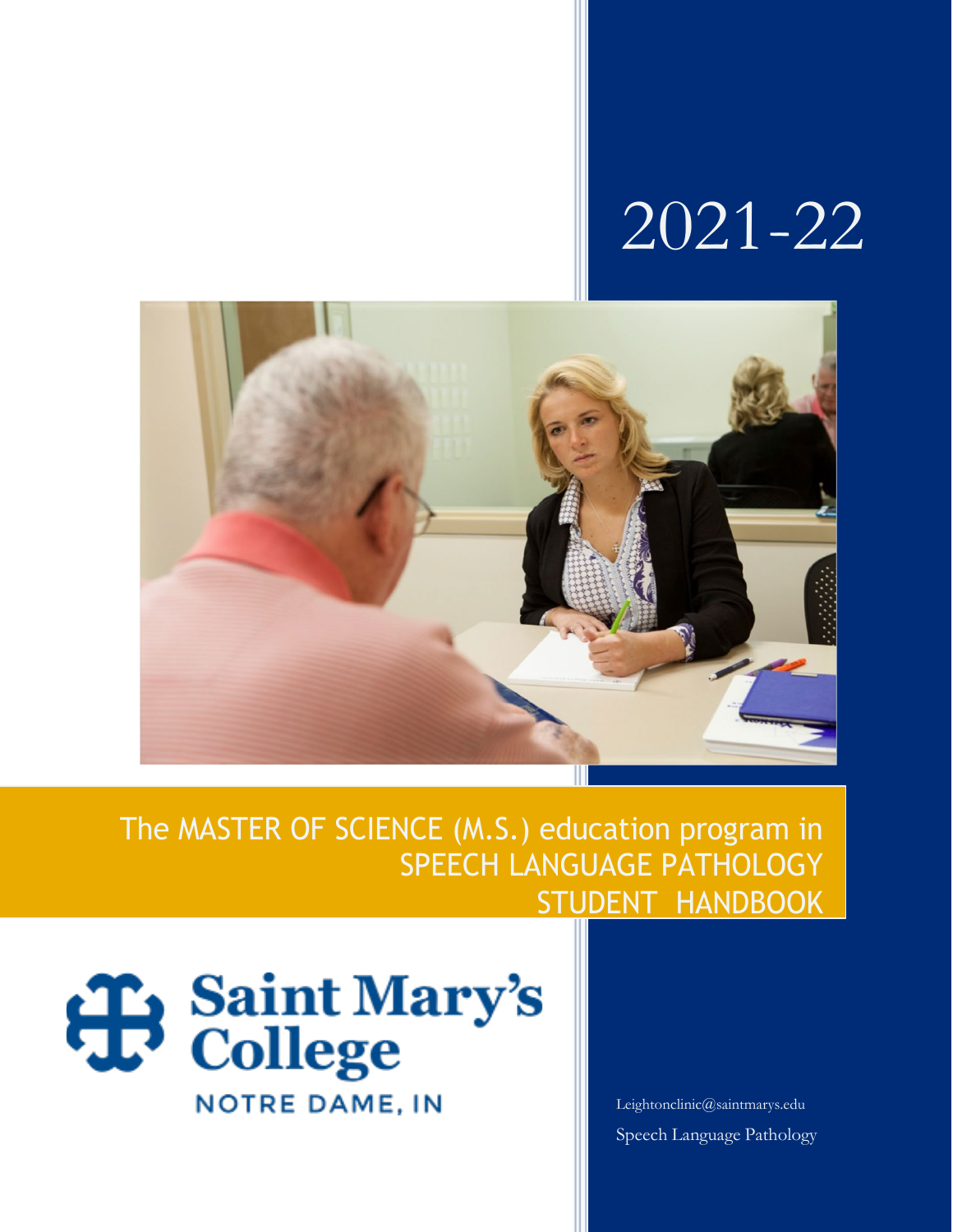

## SPEECH LANGUAGE PATHOLOGY GRADUATE STUDENT HANDBOOK

The Master of Science (M.S.)

Speech Language Pathology

Department of Speech Language Pathology Judd Leighton Speech and Language Clinic

> 34 Madeleva Building, Suite 150 Saint Mary's College Notre Dame, IN 46556 574-284-5210

Email: [leightonclinic@saintmarys.edu](mailto:leightonclinic@saintmarys.edu)

The Master of Science (M.S.) education program in Speech Language Pathology at Saint Mary's College has been awarded Accreditation by the Council on Academic Accreditation in Audiology and Speech-Language Pathology (CAA), 2200 Research Boulevard #310, Rockville, Maryland 20850, 800-498-2071 or 301-296- 5700.

Accreditation is awarded to a fully operational graduate education program that is in compliance with the Standards. Initial accreditation is awarded for a maximum of 5 years.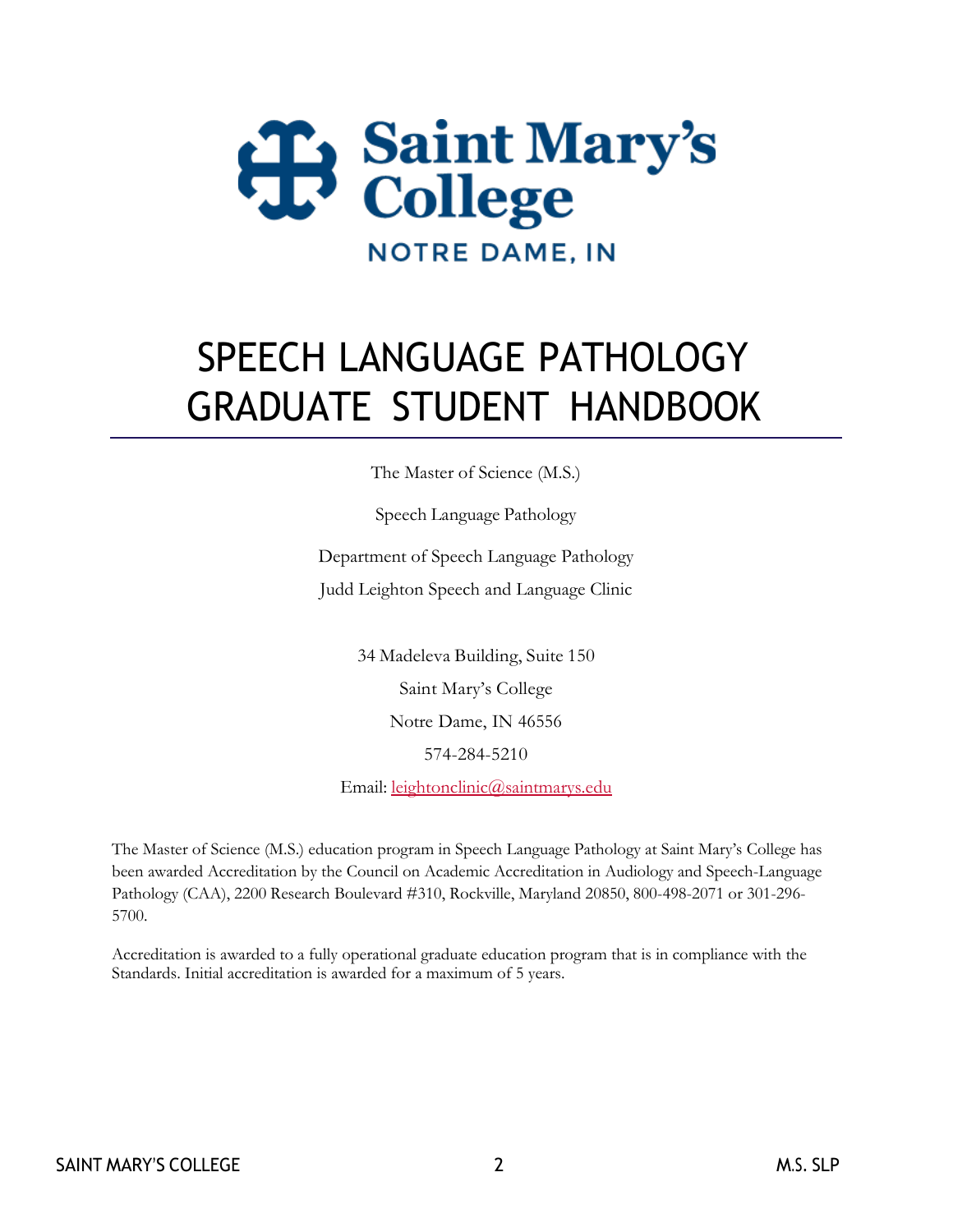#### **Contents**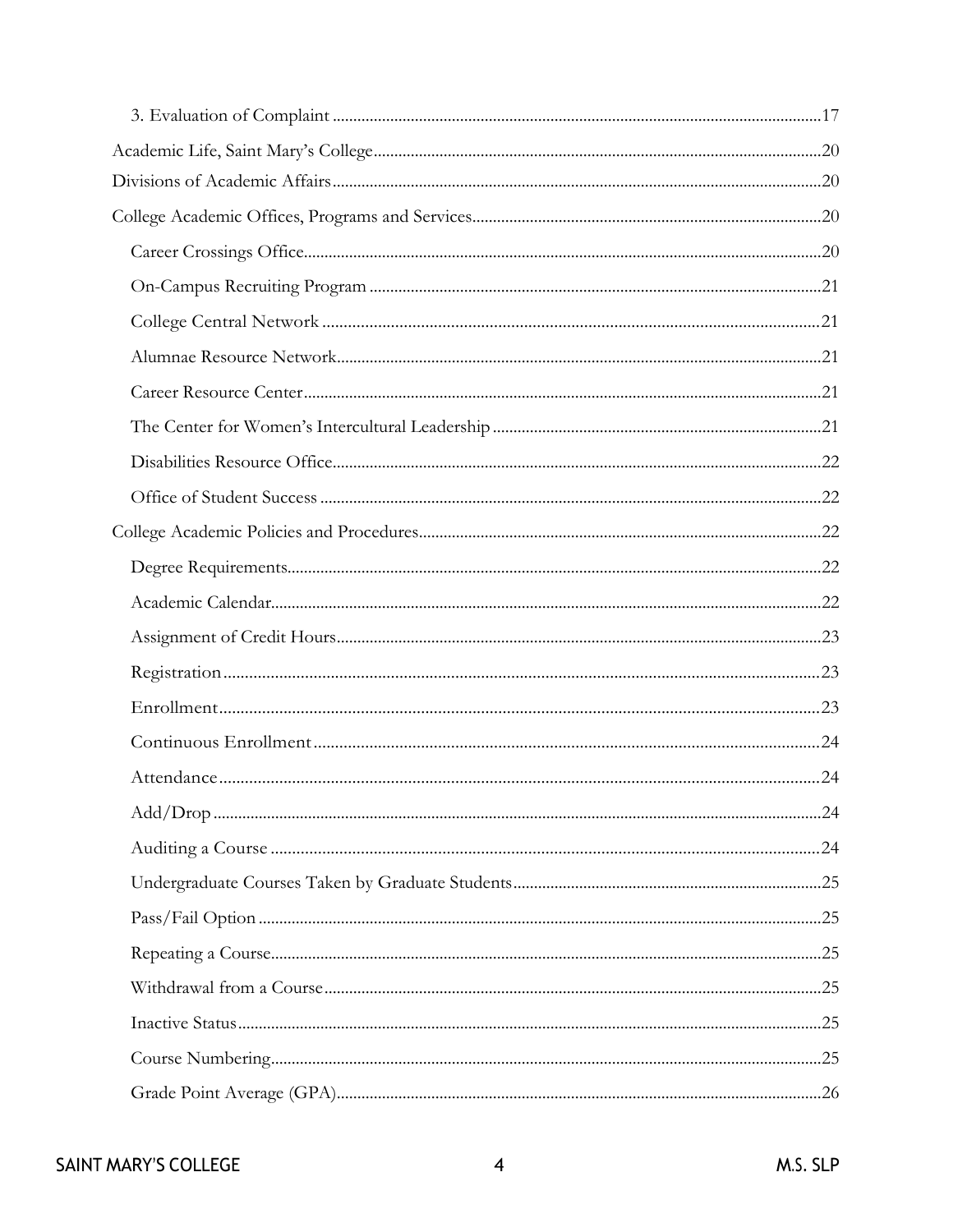| Pre-Admission Graduate Credits Earned by Saint Mary's Undergraduate Students28 |  |
|--------------------------------------------------------------------------------|--|
|                                                                                |  |
|                                                                                |  |
|                                                                                |  |
|                                                                                |  |
|                                                                                |  |
|                                                                                |  |
|                                                                                |  |
|                                                                                |  |
|                                                                                |  |
|                                                                                |  |
|                                                                                |  |
|                                                                                |  |
|                                                                                |  |
|                                                                                |  |
|                                                                                |  |
|                                                                                |  |
|                                                                                |  |
|                                                                                |  |
|                                                                                |  |
|                                                                                |  |
|                                                                                |  |
|                                                                                |  |
|                                                                                |  |
|                                                                                |  |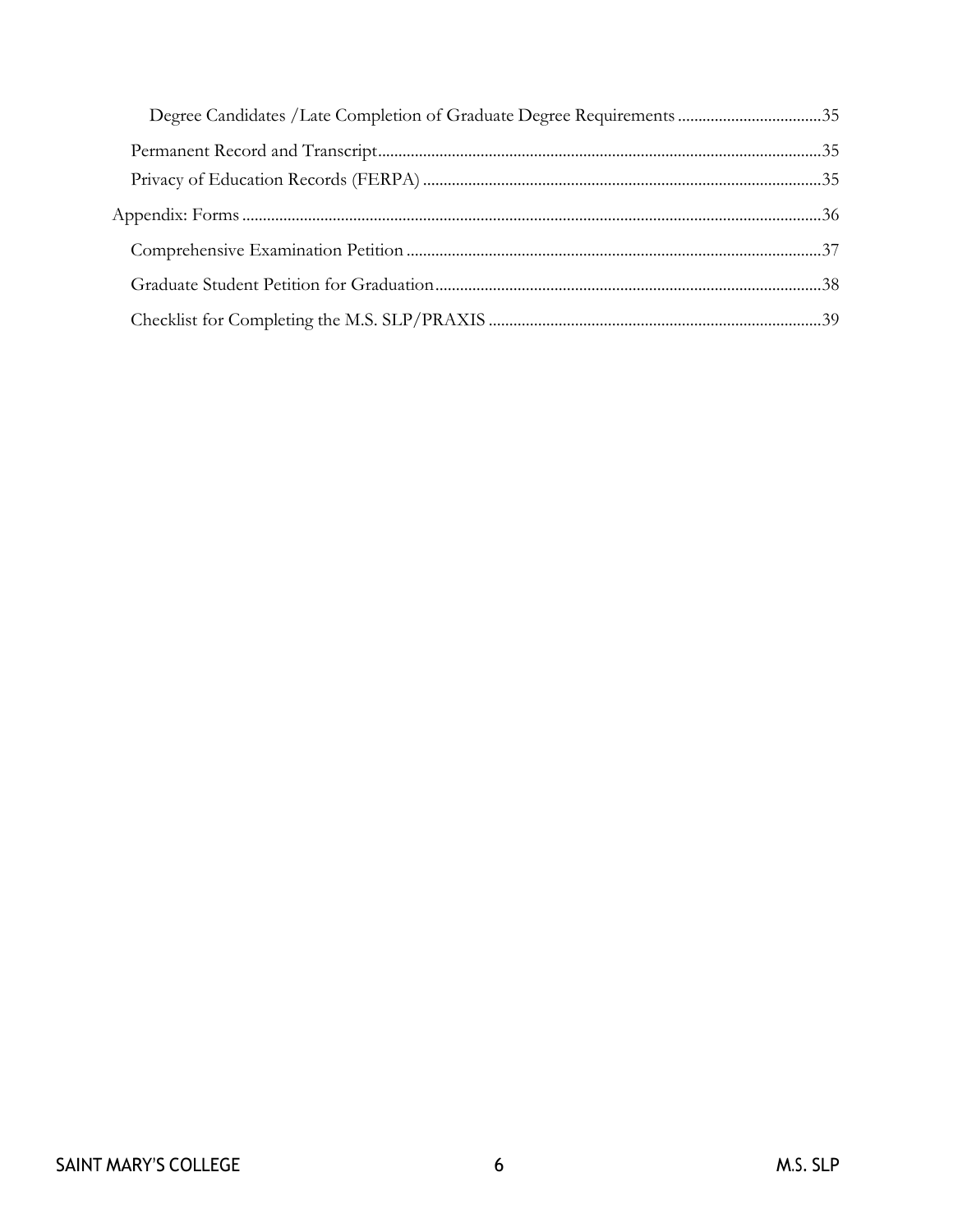#### <span id="page-6-0"></span>**Introduction**

This document outlines policies and practices for successful completion of the Master of Science (M.S.) education program in Speech Language Pathology through the Department of Speech Language Pathology. Other College-specific policies regarding graduate education may be found in the College Bulletin[.https://www.saintmarys.edu/registrar](https://www.saintmarys.edu/registrar)

#### <span id="page-6-1"></span>**Saint Mary's College Mission Statement**

Founded by the Sisters of the Holy Cross in 1844, Saint Mary's College promotes a life of intellectual vigor, aesthetic appreciation, religious sensibility, and social responsibility. Saint Mary's is a Catholic, residential, women's, liberal arts college offering undergraduate degrees and coeducational graduate programs.

A pioneer in the education of women, the College fosters an inclusive, academic community where students discover and develop their talents as they prepare to make a difference in the world. All members of the College contribute to this mission in their response to the complex needs and challenges of contemporary life.

#### <span id="page-6-2"></span>**Speech Language Pathology Mission Statement**

The Mission of the Department of Speech Language Pathology is to provide high quality preparation to undergraduate and graduate students seeking careers in working with individuals who have speech, language, and hearing disorders, and their families. Program graduates will be guided by principles of evidence-based practice and will work in collaboration with other professionals, adhering to the highest ethical standards in serving the needs of our diverse community.

#### <span id="page-6-3"></span>**History of the College**

In 1843, University of Notre Dame founder Father Edward Sorin wrote to his superior, Father Basil Anthony Moreau, to request that he send sisters to a new mission in the wilderness of northern Indiana "to look after the laundry and the infirmary…and also to conduct a school, perhaps even a boarding school." Four Holy Cross sisters answered the call and, after a 40-day voyage from Le Mans, France, they arrived on May 30, 1843. They established the first school and novitiate in 1844 just north of South Bend, IN, in Bertrand, MI.

Answering the needs of their community, the sisters taught orphan girls and ministered to the poor and the sick. Under Mother Angela Gillespie, the first American to head Saint Mary's Academy, the school moved to its present site in northern Indiana in 1855.

In 1908, the charter for Saint Mary's Academy was amended to authorize the legal existence of a college, and Mother Pauline O'Neill, then director, became the College's first president. Known as the "builder for God" because of the unprecedented growth during her tenure, Mother Pauline's most notable accomplishment—Le Mans Hall—still stands as the most recognizable symbol of Saint Mary's.

The distinguished tenure of Sister Madeleva Wolff began in 1934. She reminded leaders that "the

#### SAINT MARY'S COLLEGE THE SAINT MARY'S COLLEGE THE SAINT MARY'S COLLEGE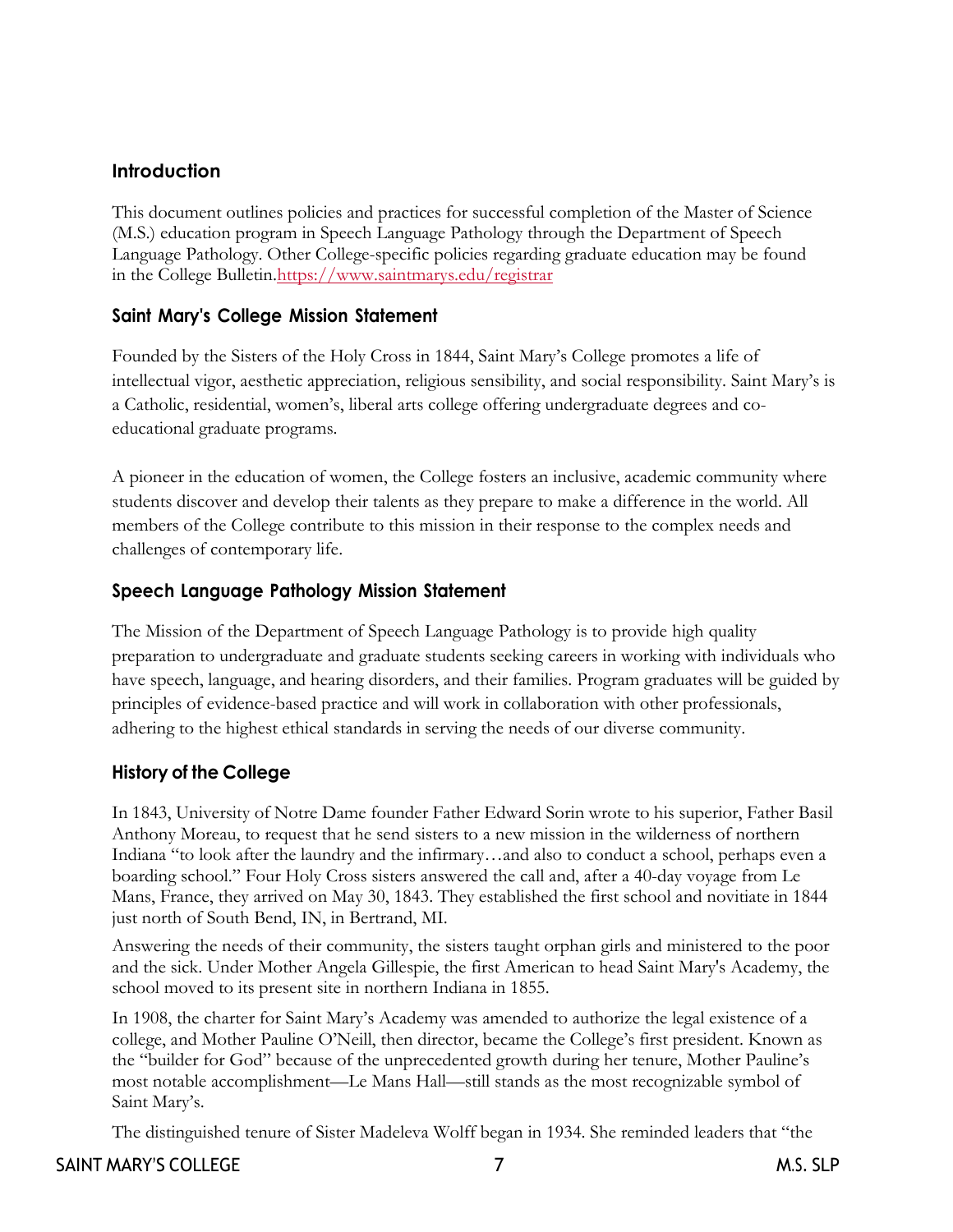essence of our college is not its buildings, its endowment fund, its enrollment, or even its faculty; the essence is the teaching of truth." Some of her most tangible contributions included the establishment of the School of Sacred Theology and the construction of the Moreau Center for the Arts. Sister Madeleva was known for her poetry, her eloquence and her outspokenness. The Madeleva Society, composed of special benefactors of the College, bears her name, as does the Madeleva Memorial Classroom Building and the Madeleva Lecture Series.

Through 175 years and 12 presidents, Saint Mary's College has embraced the mission envisioned by Father Moreau and has continued to make real in the lives of students and alumnae its core values: learning, community, faith and spirituality, and justice. From modest beginnings as a boarding school teaching and ministering to orphans, to offering five bachelor's degrees and boasting more than 20,000 living alumnae, the College has continued to grow and prosper as a Catholic women's college in the liberal arts tradition.

In 2015, Saint Mary's College began offering graduate degrees in nursing, data science, and speechlanguage pathology. The expansion of educational programming is predicated on the College's longstanding responsiveness to the needs of the regional community in addition to the commitment to academic excellence. Graduate education at Saint Mary's is not restricted to women.

<https://www.saintmarys.edu/news-events/news-releases/us-news-rankings-2013>

<https://www.saintmarys.edu/about/who-we-are/history>

#### <span id="page-7-0"></span>**Equal Opportunity Policy**

Saint Mary's College, founded and sponsored by the Sisters of the Holy Cross, an order of the Roman Catholic Church, was chartered as an institution for women as a Catholic witness in higher education. It has continued to adhere to that focus and mission. As a Catholic institution, the College reaffirms its mission and philosophy which call for a modeling of social justice and Christian principles in our personnel policies and practices.

All College policies, practices, and procedures are administered in a manner consistent with our Catholic identity. With the foregoing understanding, Saint Mary's College will not engage in discrimination based on sex, race, color, national origin, religion (except where religion is a bona fide occupational qualification), age, disability, citizenship status, genetic information, veteran status, or any other characteristic protected by law. Based on our Catholic values, the College also prohibits discrimination based on sexual or political orientation.

The Saint Mary's Judd Leighton Clinic does not discriminate in the delivery of professional services on the basis of race, color, religion, national or ethnic origin, disability, age, sexual orientation, genetic information, citizenship, or status as a covered veteran; or other characteristics protected by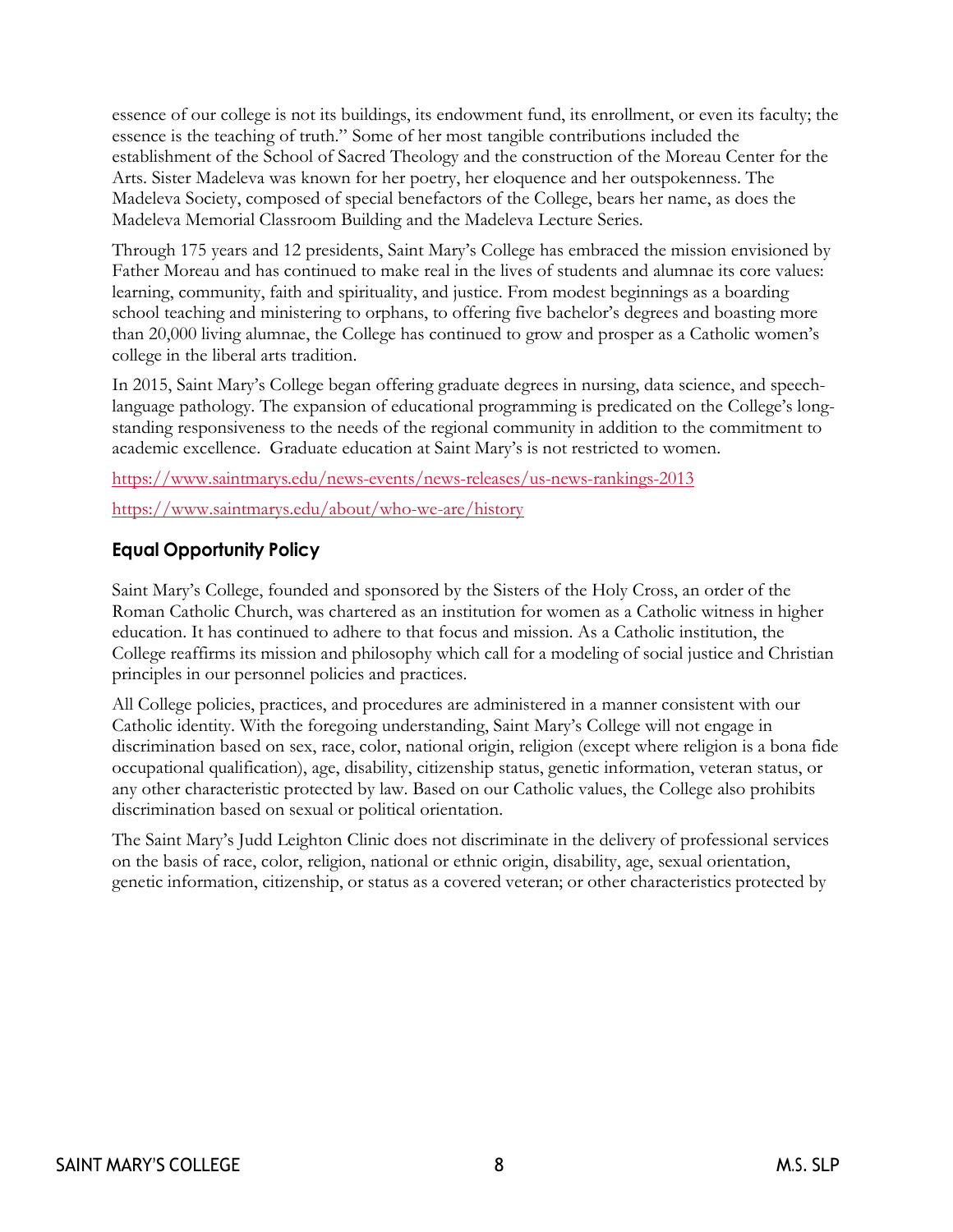federal, state or local statute or ordinance. Questions pertaining to discrimination may be directed to:

Clinic or Program Director Department of Speech Language Pathology 34 Madeleva Hall, Ste. 150 Saint Mary's College Notre Dame, IN 46556 8

#### **Or**

American Speech and Language Association, Council on Academic Accreditation ASHA National Office 2200 Research Boulevard Rockville, MD 20850-3289 **USA** Members: 800-498-2071 Non-Member: 800-638-8255 <http://www.asha.org/about/contacts/>

Further information can be obtained from the Office of Civil Rights website: <http://www.state.gov/s/ocr/>

| Associate Professor,<br>Program Director                   | Susan Latham, Ph.D., CCC-SLP     |
|------------------------------------------------------------|----------------------------------|
| Associate Professor,<br>Chair                              | Carla Youngdahl, Ph.D., CCC-SLP  |
| Assistant Professor                                        | Karin Thomas, SLP.D., CCC-SLP    |
| Assistant Professor                                        | Kimberly Boynton, Ph.D., CCC-SLP |
| Assistant Professor                                        | Hyun Seung (Linda) Kim, Ph.D.    |
| Director of Clinical Education Janet Lovett, M.S., CCC-SLP |                                  |
| Professional Specialist                                    | Julie Voor, M.A., CCC-SLP        |
| Professional Specialist                                    | Patricia Geels, M.A., CCC-SLP    |

#### <span id="page-8-0"></span>**Faculty/Staff Information, Department of Speech Language Pathology**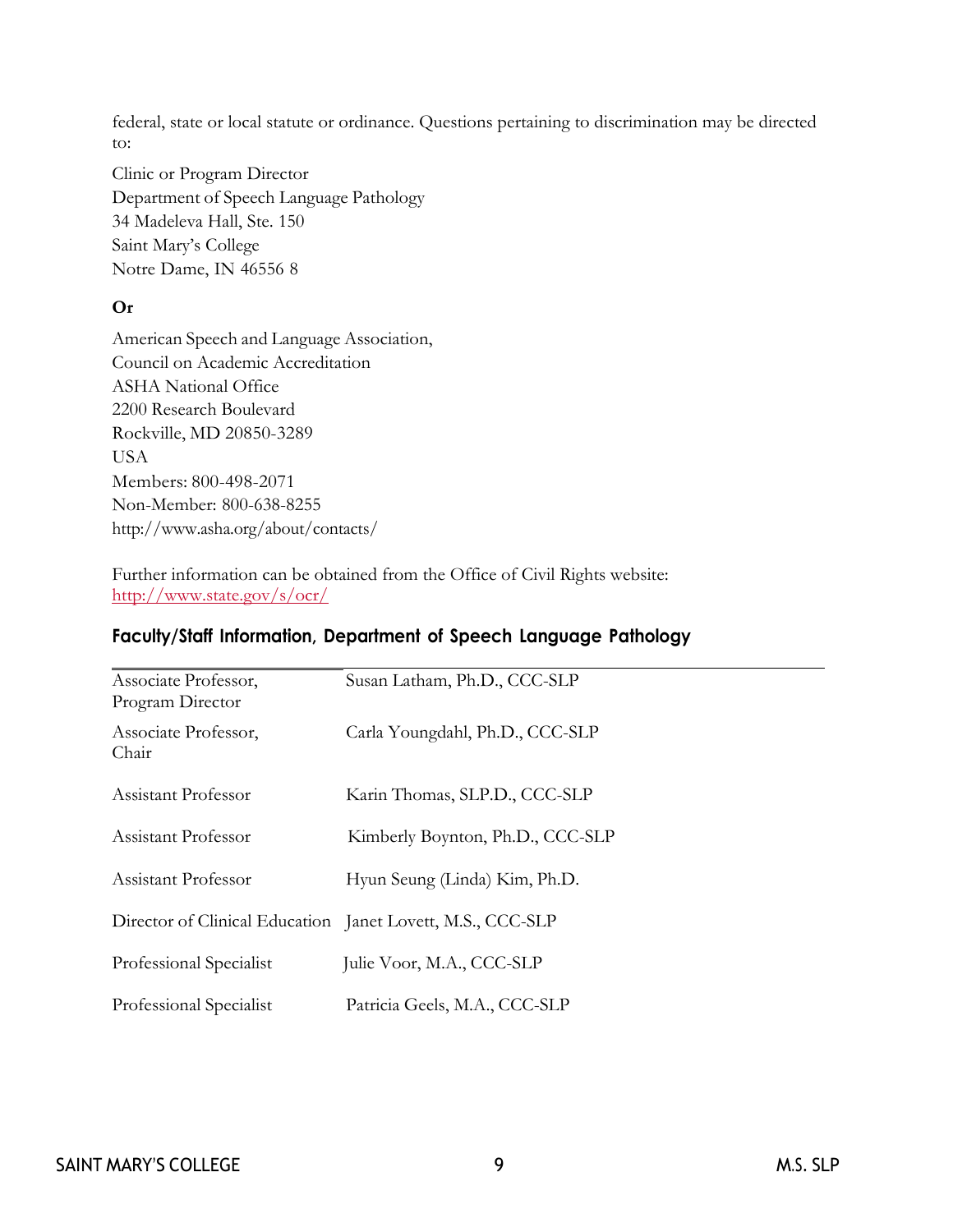| <b>Faculty Fellows</b>   | Jeanette Benigas, Ph. D., CCC-SLP<br>Paul Cooke, Ph.D., CCC-SLP<br>Mark Haxer, M.A., CCC-SLP<br>Heather Hetler M.S., CCC-SLP<br>Ann Kummer, Ph.D., CCC, SLP-A |
|--------------------------|---------------------------------------------------------------------------------------------------------------------------------------------------------------|
| Professor Emeritus       | Sandra Schneider Ph.D., CCC-SLP, BC-ANCDS (A)                                                                                                                 |
| Administrative Assistant | Shanna Schlink                                                                                                                                                |

÷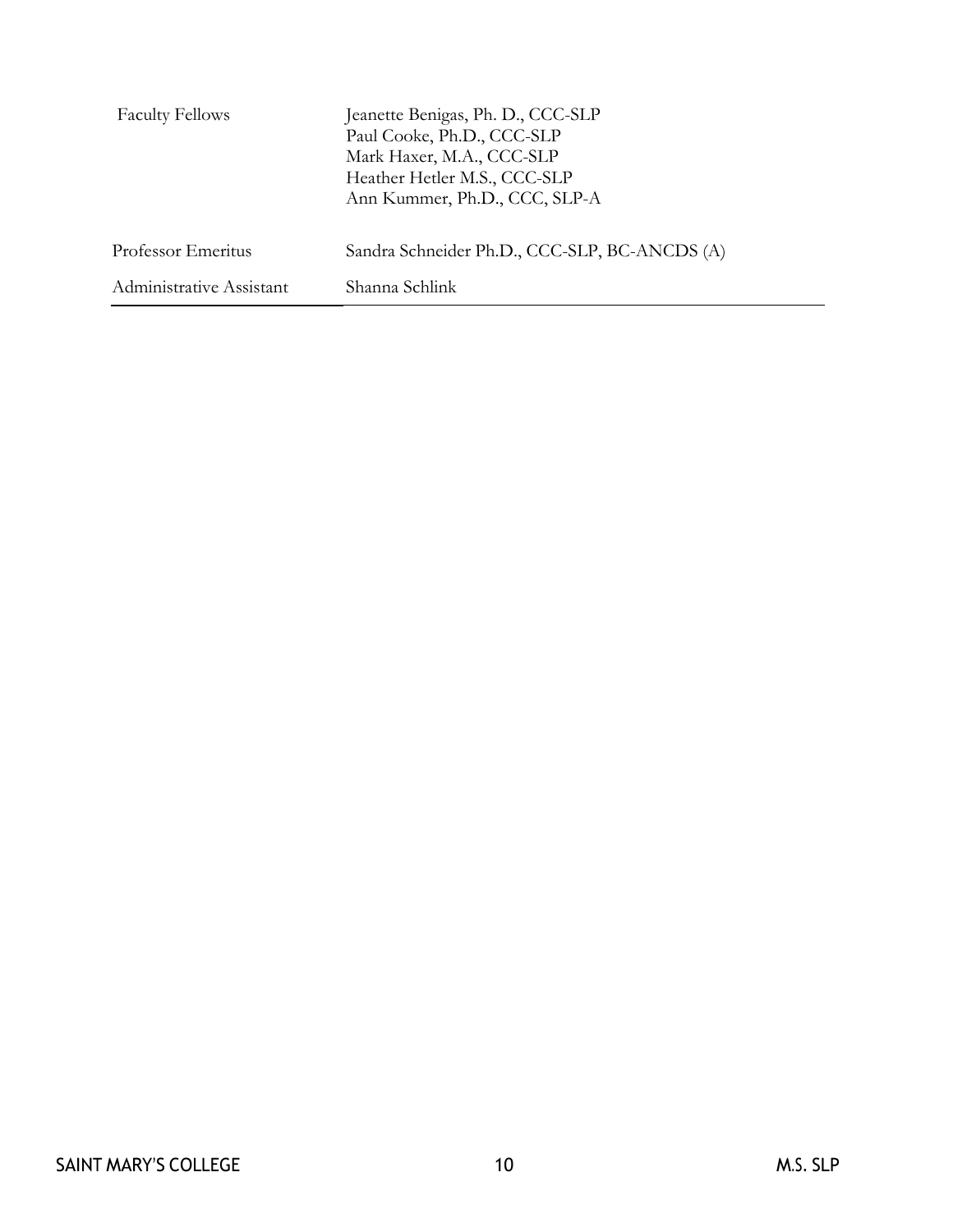#### <span id="page-10-0"></span>**Admissions Information**

Professionals in speech-language pathology begin the licensing and certification process by obtaining a Master's degree in the discipline. Saint Mary's College offers this degree as a Master of Science degree in Speech Language Pathology (M.S. SLP). Prospective graduate program applicants are required to hold a bachelor's degree in speech language pathology or the equivalent. Students with backgrounds including communication sciences and disorders, education, health-related professions, biomedical sciences, and psychology are encouraged to apply. The following are graduate admission requirements for Saint Mary's College, Department of Speech Language Pathology (SLP):

- All applicants must have a Bachelor's degree in Speech Language Pathology, or related field, from a regionally accredited college or university, or the international equivalent. Candidates are normally expected to have maintained at least a 3.0 cumulative GPA in undergraduate coursework.
- Completion of an undergraduate SLP major or have completed the undergraduate SLP prerequisites or their equivalents. Descriptions of courses are located at: <https://www.saintmarys.edu/academics/resources/course-catalog>
	- Anatomy & Physiology of the Speech and Hearing Mechanism
	- Aural Rehabilitation
	- Phonetics
	- Speech & Hearing Sciences
	- Introduction to Audiology
	- Language Development
	- Statistics
	- At least one course in the biological sciences
	- At least one course in the physical sciences
	- At least one course in the social/behavioral sciences

Recommended, but not required courses:

- Introduction to Communicative Disorders
- Clinical Methods and Supervised Observation
- Submission of a completed CSDCAS application
- Official transcripts from every college or university attended (mailed to CSDCAS). If currently attending college, most recently completed semester grades must be included.
- Graduate Record Exam scores, recommend top 50th percentile (Saint Mary's School Code: 6970)
- Three letters of recommendation from people familiar with the applicant's academic and/or professional abilities, focusing particularly on the potential for success.
- Personal statement that addresses reasons for pursuing an advanced degree in speechlanguage pathology, professional objectives, and how Saint Mary's aligns with your personal and professional goal.
- A brief video interview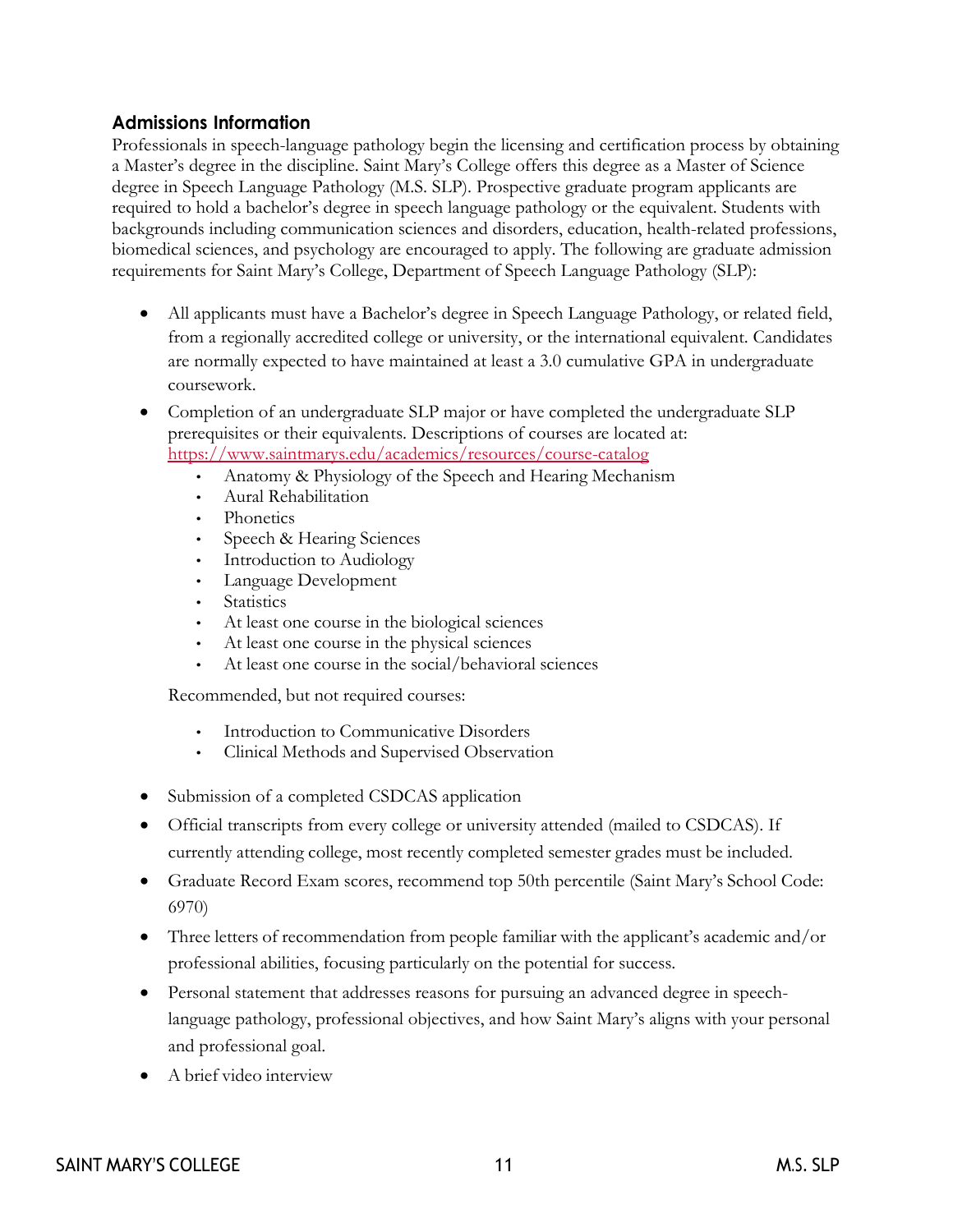Please note that simply meeting these criteria is not a guarantee of admission. As is the case with most graduate programs in speech-language pathology, admission is highly competitive.

#### <span id="page-11-0"></span>**Academic Requirements**

The M.S. SLP prepares students for entry into the profession of speech-language pathology. This assertion is based on the program's adherence to Council of Academic Accreditation (CAA) standards which outline a comprehensive list of knowledge and skills for successful clinical practice. The Knowledge and Skills Acquisition (KASA) is the Program's roadmap with respect to development of experiences for each individual student. The Department standards for graduate student performance are in keeping with College standards for graduate education.

#### **Academic Advising**

<span id="page-11-1"></span>Incoming graduate students will be assigned an academic and clinical advisor. They will meet with their advisors each semester individually or within a group to discuss progress in the degree program and in their clinical skill development. An electronic record keeping program (CALIPSO) is utilized to track student progress within the program as well to maintain data regarding clinical experiences.

<http://www.asha.org/Certification/2014-Speech-Language-Pathology-Certification-Standards/> <http://www.asha.org/uploadedfiles/slp-certification-handbook.pdf>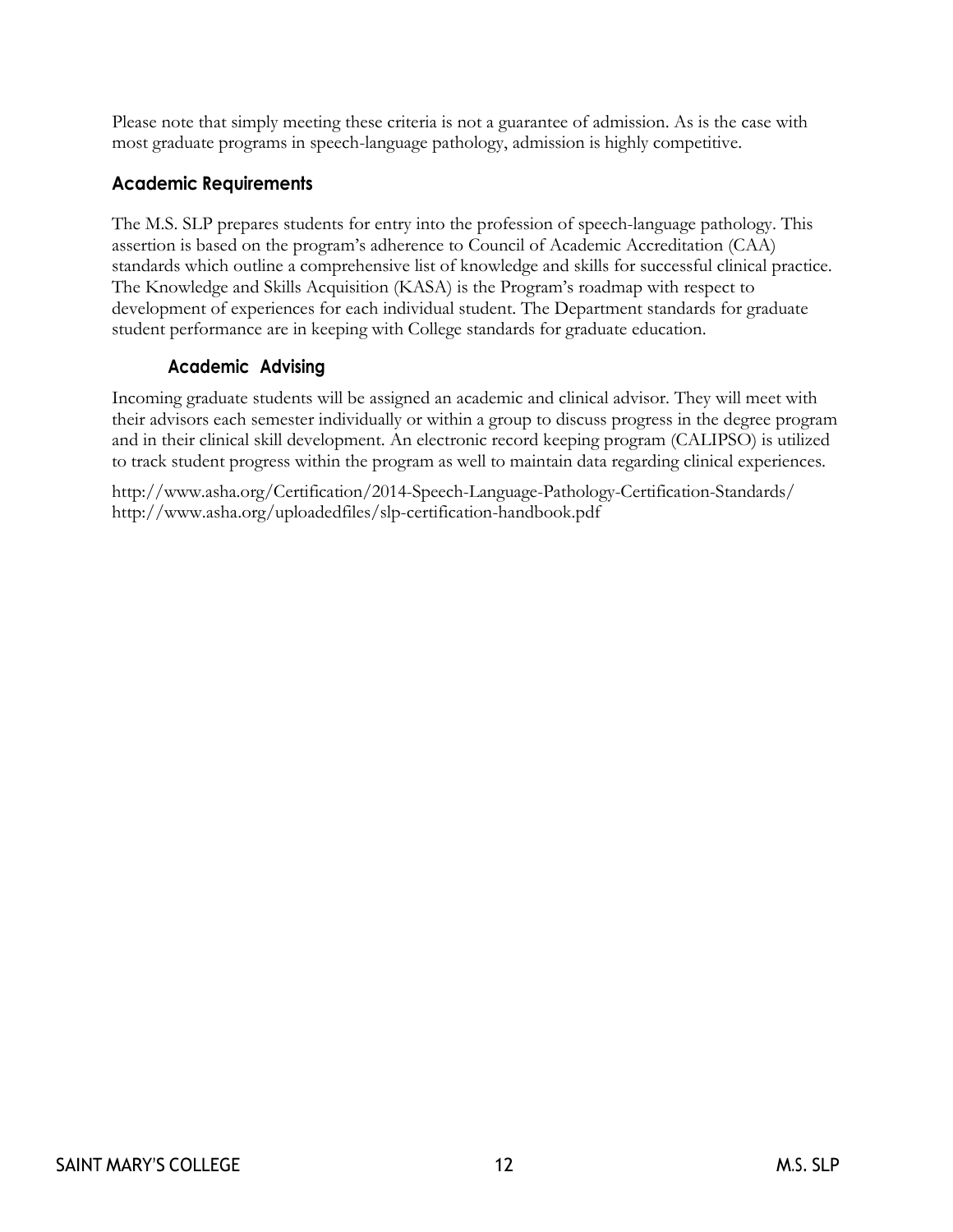#### **Graduate Program Curriculum**

<span id="page-12-0"></span>The M.S. SLP degree in speech pathology requires successful completion of a minimum of 60 graduate credits. Only courses at the 500-level or above are considered in the graduate degree program. Courses required are listed below:

| Course                        |                                                                     | Hours          |
|-------------------------------|---------------------------------------------------------------------|----------------|
| SLP 502                       | Assessment                                                          | 3              |
| SLP 503                       | Speech Sound Disorders                                              | 3              |
| SLP 505                       | Early Childhood Language Disorders                                  | 3              |
| SLP 506                       | Later Childhood Language Disorders                                  | $\mathfrak{Z}$ |
| SLP 508                       | Adult Language Disorders I                                          | 3              |
| SLP 509                       | Adult Language Disorders II                                         | 3              |
| SLP 510                       | Research Methods in Speech-Language Pathology                       | 3              |
| SLP 512                       | Neurology for Speech-Language Pathology                             | 3              |
| SLP 516                       | Motor Speech Disorders                                              | 3              |
| SLP 517                       | <b>Fluency Disorders</b>                                            | 3              |
| SLP 518                       | Voice Disorders                                                     | $\overline{2}$ |
| <b>SLP 520</b>                | Augmentative & Alternate Communication                              | $\overline{2}$ |
| <b>SLP 521</b>                | <b>Cleft Palate</b>                                                 | $\overline{2}$ |
| SLP 522                       | Dysphagia                                                           | $\overline{3}$ |
| <b>SLP 523</b>                | Multi-cultural Populations: Communication Disorders Across Cultures | 1.5            |
| SLP 524                       | Communication in Autism Spectrum Disorder                           | 3              |
| SLP 525                       | Counseling in Communicative Disorders                               | 3              |
| SLP 584                       | Clinical Practicum: Clinical Proseminar                             | $\mathbf{1}$   |
| SLP 585                       | Clinical Practicum (take twice)                                     | 3              |
| SLP 586                       | Clinical Practicum: Off Campus                                      | $\overline{2}$ |
| SLP<br>587                    | <b>Advanced Clinical Practicum</b>                                  | 6              |
| SLP 612                       | Social Entrepreneurship in Speech Language Pathology                | 0              |
| SLP 698                       | Comprehensive Examination                                           | $\overline{0}$ |
| or SLP 699                    | Thesis Option (one credit hour per semester for 3 semesters)        | 3              |
| <b>Total Credits Required</b> |                                                                     | $61.5 - 64.5$  |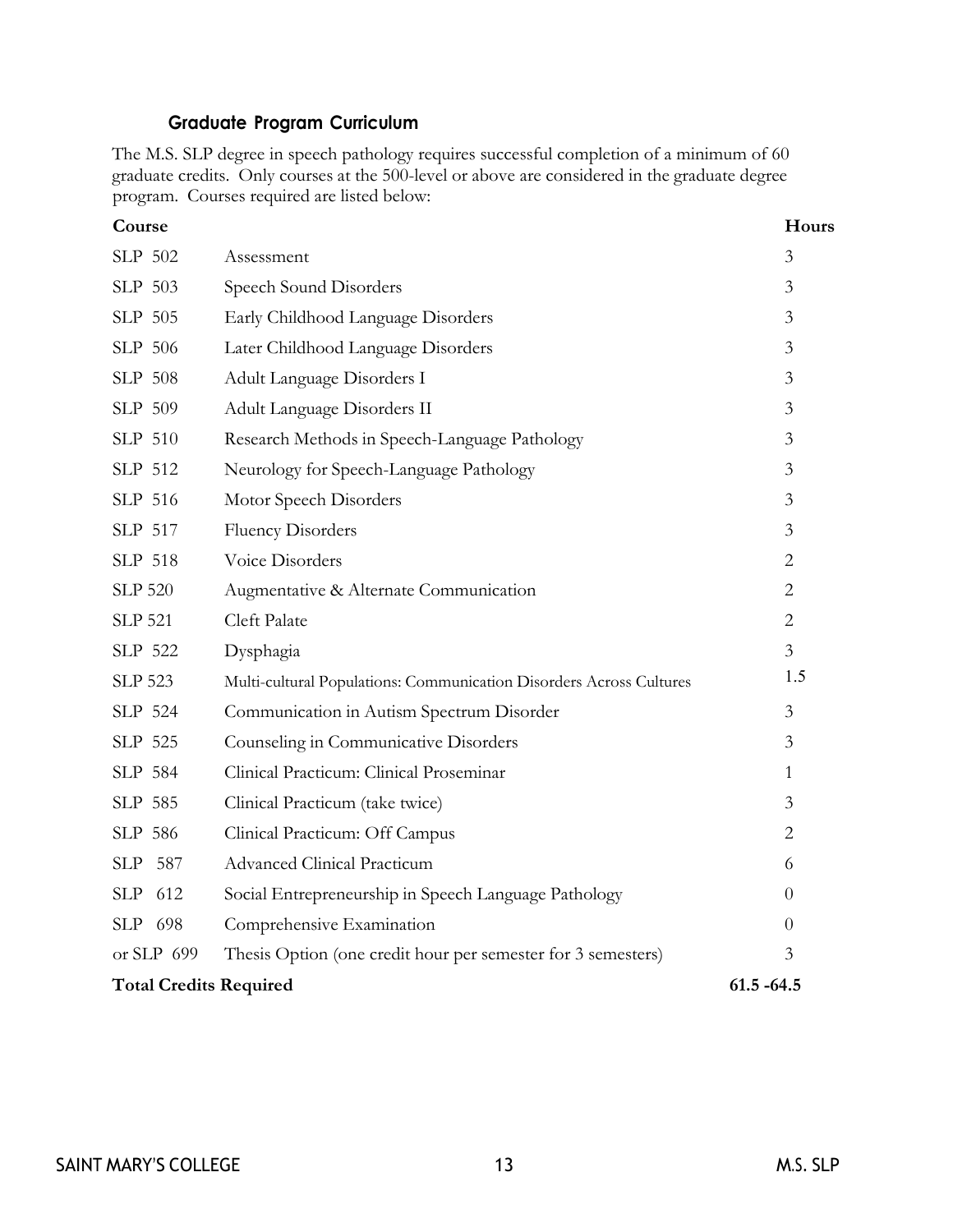#### **Flow Chart - Subject to change with staffing availability**

<span id="page-13-0"></span>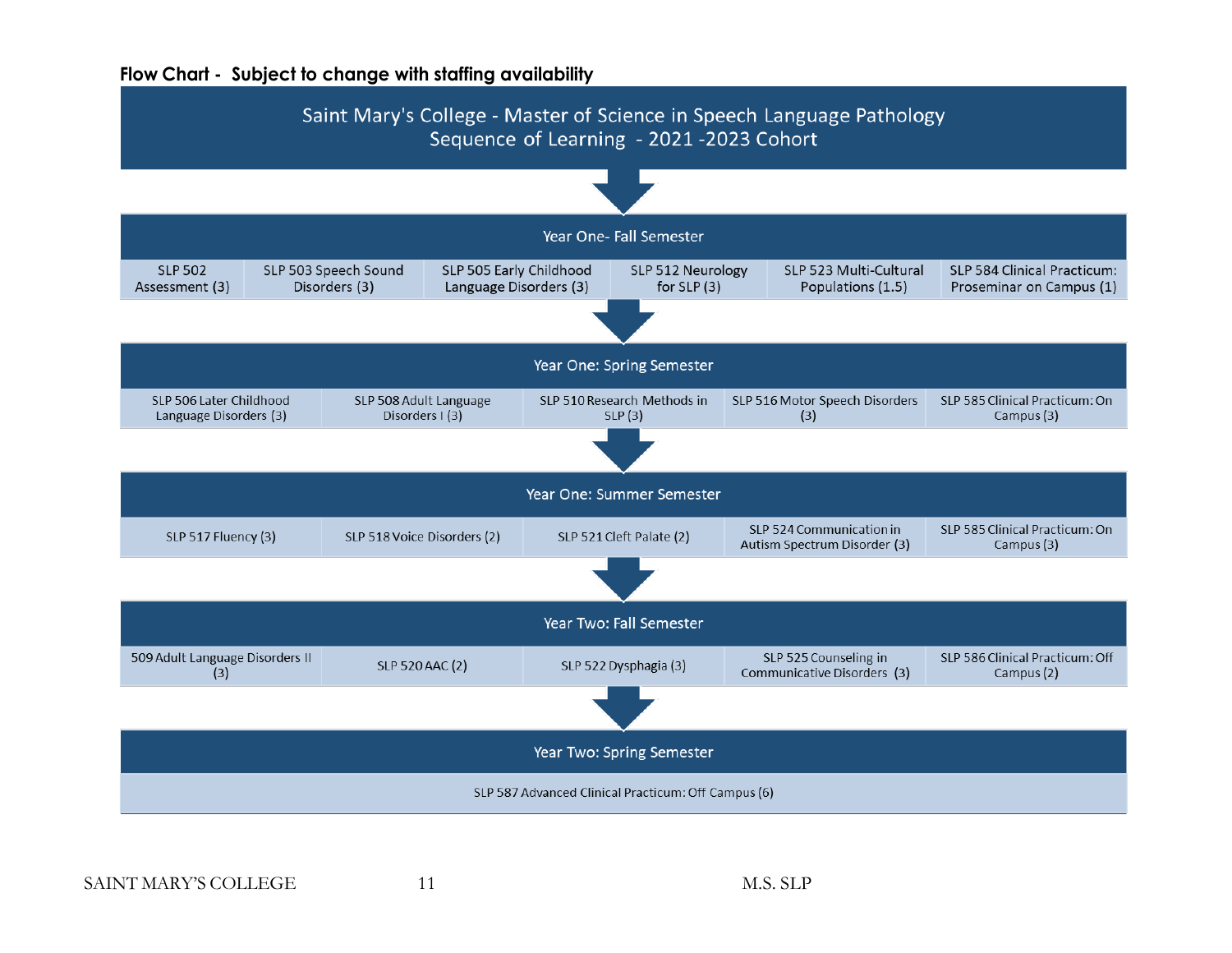#### <span id="page-14-0"></span>**Clinical Education/Practicum**

Detail regarding policies governing the process of clinical education may be found in the Graduate Program Clinic Handbook.

Enrollment in clinical practicum is required for all semesters throughout the program. Each student must have 25 clock hours of authorized observation signed by a licensed speech-language pathologist who holds the Certificate of Clinical Competence (CCC) in Speech-Language Pathology from the American Speech-Language-Hearing Association (ASHA). The observation requirement must be completed prior to any student clinical assignment.

#### **Student Assessment of Knowledge and Skills**

<span id="page-14-1"></span>Each course offering in the curriculum has been designed to provide students with knowledge and skills requisite for functioning as a speech-language pathologist. The knowledge and skills are aligned with learning outcome statements. These statements are found in each course syllabus, including those for clinical practicum. Outcomes are consistent with and follow the numbering of the ASHA 2020 Standards for the Certificate of Clinical Competence in Speech-Language Pathology.

The ASHA Standards Assessment Form is completed for each student in each class or clinical experience every semester by rating performance as either "met," "emerging" or "remediate".

The CALIPSO management system is employed to track student learning experiences, following the KASA outline.

Flexibility: The assessment system records student performance in meeting KASA standards. Students may meet goals with a mix of classes, clinical assignments, research, independent studies, and other approved activities. This flexibility allows faculty to adapt classes to address important concepts as they pertain to the current best practice in speech-language pathology.

Development: The assessment system is used as a developmental tool for students. There are multiple opportunities for students to achieve all of the specific knowledge and skills needed for entry-level clinical practice. However, should a student require extra help, there is a system in place to identify areas of need and create objective remediation plans to address those needs.

<span id="page-14-2"></span>Definitions of Terms (KASA)

#### Met:

Student has demonstrated knowledge in this standard that is commensurate with expectations for speech-language pathologists who will be beginning their Clinical Fellowship. Clinical skills will be considered "met" if they are appropriate for a given student's clinical experience level.

#### In Progress:

Student has demonstrated progress towards the objective, but not enough to meet it. Ratings of emerging do not count positively towards the completion of an ASHA standard.

#### In Remediation:

Student has not demonstrated satisfactory progress towards the objective. This rating indicates "not passing". Any student on track to receive a "remediate" rating should meet with the instructor responsible for the content (academic or clinical) to discuss the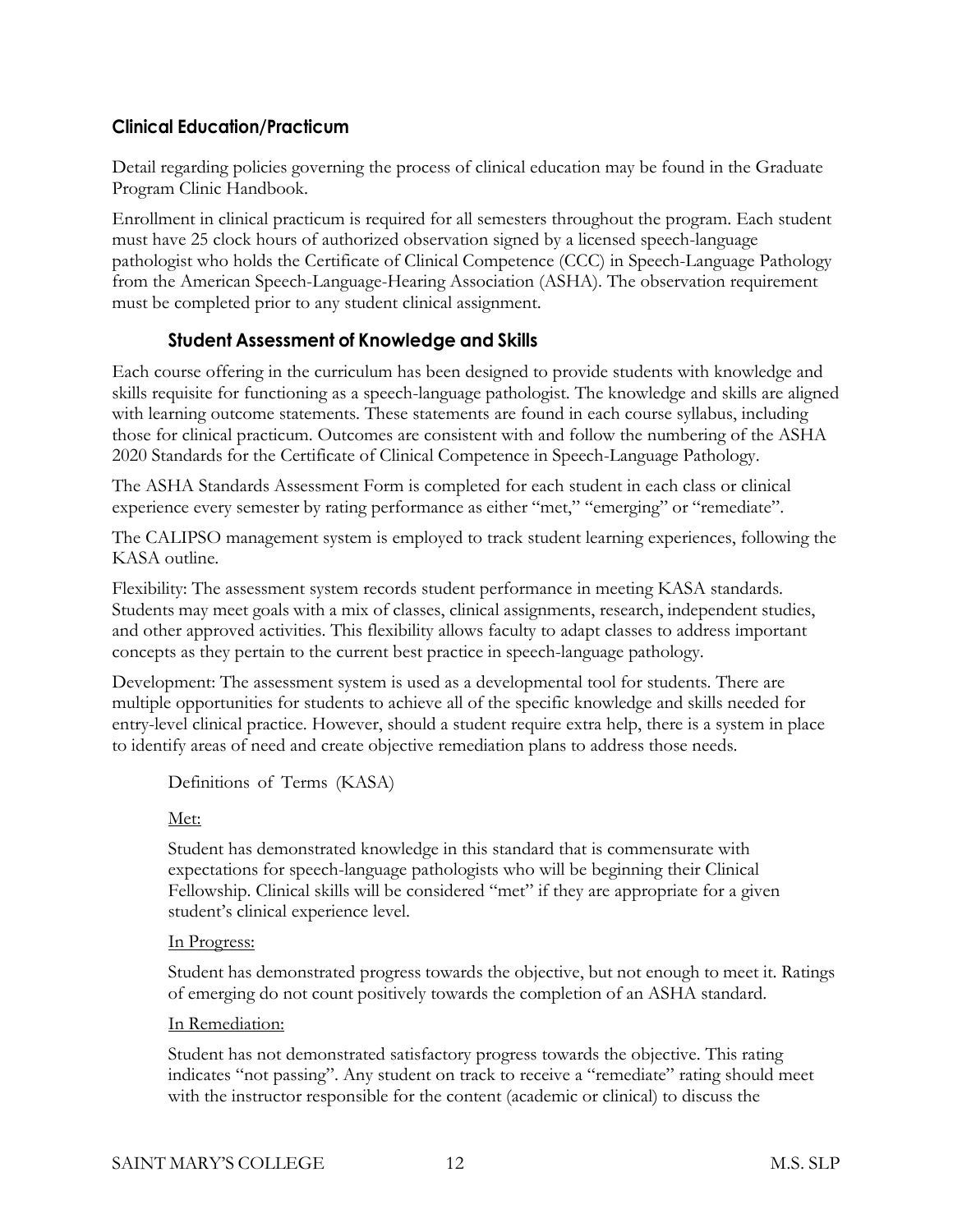development of a remediation plan. Instructors are encouraged to recommend remediation as soon as problems arise during the semester, to avoid the need for plans that extend beyond the time window. Plans should be developed between the instructor of record, the student and the Graduate Program Director.

#### **CALIPSO Tracking System**

<span id="page-15-0"></span>The Department of Speech Language Pathology at Saint Mary's College utilizes a secure, on-line program to track clinical experiences: Clinical Assessment of Learning, Inventory of Performance, and Streamlined Office Operations (CALIPSO). This system also enables students to maintain an electronic portfolio and manage a variety of external documents. It allows the Director of Clinical Practice to maintain a comprehensive database of clinical sites and instructors. Students will have access to this system over the course of their graduate studies and then continuing for three years after graduation to allow and ensure access to clinical hours. Students will be trained prior to accessing the CALIPSO system.

#### **Technology Use and Computers**

<span id="page-15-1"></span>Computers are available to students for clinical activities in the card access clinic work room and for academic use in the computer labs on campus. The computers in the card-accessed clinic work room are for activities related to clinic ONLY. No other student is allowed in the student work room or other clinical areas unless explicitly permitted by the Director of Clinical Practice or Graduate Program Director.

As a user of Saint Mary's information technology resources, it is the student's responsibility to be aware of Saint Mary's policies on using Saint Mary's information technologies and federal, state, and local laws that affect use of technology, in addition to the guidelines specified here. This policy outlines information regarding Saint Mary's expectations, what your rights are and how to report policy violations. Further information about technology and security at Saint Mary's College may be obtained at: [https://www.saintmarys.edu/it-policies.](https://www.saintmarys.edu/it-policies)

#### <span id="page-15-2"></span>**Remediation**

Remediation plans are designed to improve a student's knowledge and skills in a specific area judged to fall below an acceptable level of minimum competence. Three scenarios can result in the implementation of a remediation plan.

A remediation plan will be automatically implemented whenever a student receives a score of "remediate" from any instructor or supervisor

A remediation plan may be instituted if a student receives either multiple scores of "emerging" within an individual experience, or multiple scores of "emerging" on the same ASHA standard. The decision to implement a remediation plan under these circumstances will be made jointly by the instructor(s) who gave the "emerging" scores and the Graduate Program Director.

A student may request that a remediation plan be developed for scores of "emerging" that did not already result in a plan. The decision to implement a remediation plan under this circumstance must also be approved by the instructor(s) and the Graduate Program Director. This is to be based on the impact that receiving "emerging" will have on the student's successful completion of the program in a timely manner. For example, a remediation plan may be implemented if few or no future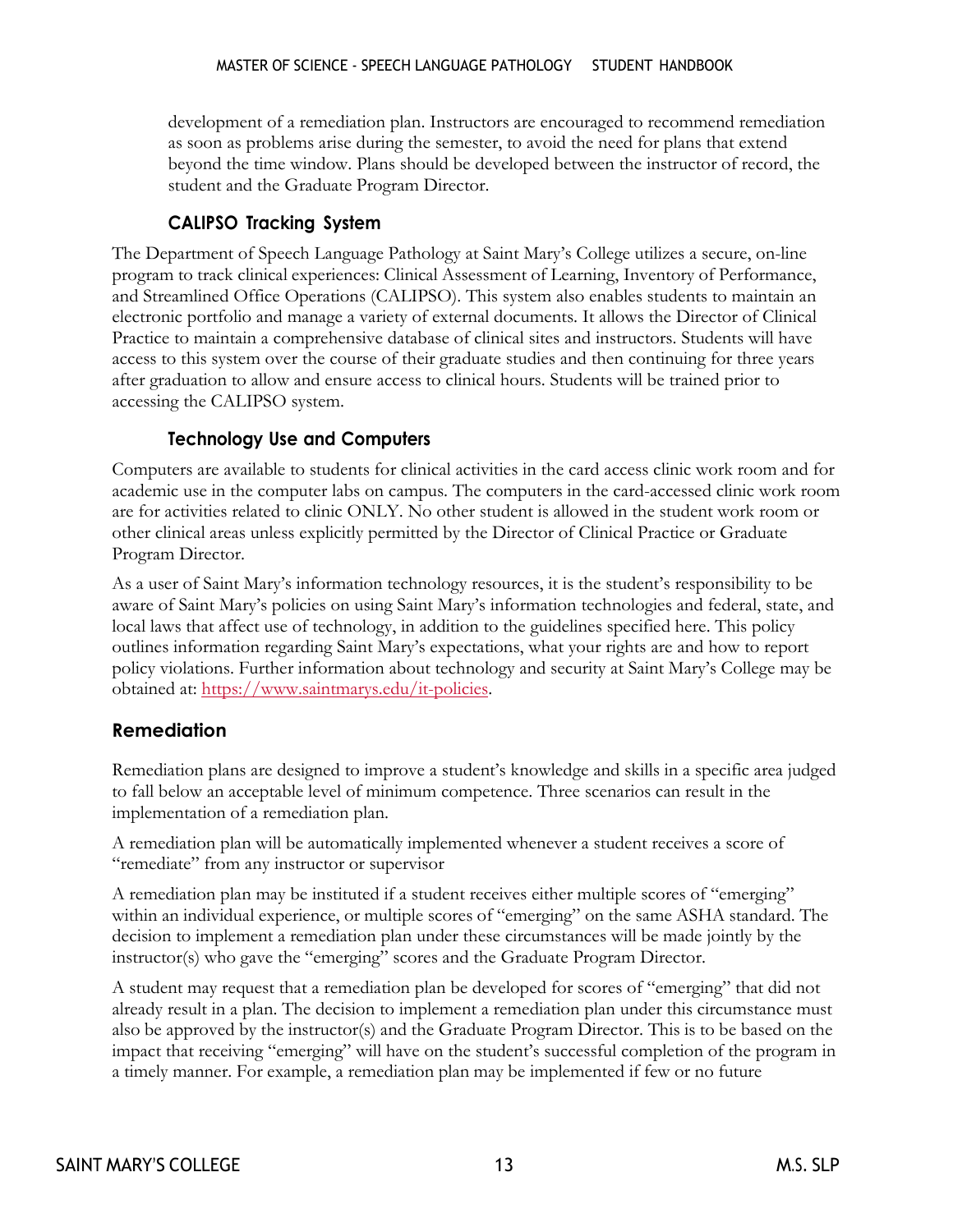opportunities are available for that standard to be addressed. A remediation plan may not be approved if there are many future prospects for completion of the standard.

If a remediation plan is necessary, the following steps will take place:

- The Graduate Program Director will meet with the instructor(s) involved including academic and clinical instructors. Students will be involved in these discussions to facilitate successful remediation.
- The plan will outline the activities and/or experiences the student must complete to demonstrate adequate improvement in the area of concern. This plan must include measurable goals that can be completed within one semester, specification of persons who will be responsible for monitoring and implementing plans to achieve each goal, and specific consequences due to the student's failure to meet the plan. The development of the plan is a shared responsibility between students and faculty.
- The student, Program Director, and Director of Clinical Practice (if applicable) will each sign and receive a copy of the plan. If other faculty or clinical instructors are responsible for any portion of the plan, they will also receive a copy.

In the case of academic needs, the faculty instructor(s) involved in identifying areas of need typically will serve as mentor(s) towards the completion of the plan, unless stated otherwise by the Program Director.

The ASHA Standards Assessment Form will be updated to include a "met" in the appropriate row(s) of a new column entitled "remediation." Columns indicating that a "remediate" was received are not expunged from the record.

#### <span id="page-16-0"></span>**Completion of the Master's Degree**

The graduate degree is not conferred for a mere collection of credits. A well-balanced, unified, and complete program of study is required, including evidence of successful achievement of both academic and clinical skill development. The program utilizes a cohort model, suggesting that all students move through the curriculum at a similar rate.

The M.S. SLP degree in speech-language pathology requires successful completion of a minimum of 60 graduate credits. Only courses at the 500-level or above are considered in to be the graduate degree program.

Speech-language pathology students are required to complete written comprehensive examinations.

Failure to complete the program requirements will result in forfeiture of degree eligibility unless the program recommends that the student complete a retake. If a retake or an extension is granted, the student must complete it by the end of the following semester.

#### **PRAXIS Examination**

<span id="page-16-2"></span><span id="page-16-1"></span>Successfully submit the PRAXIS exam. Reporting institution code: 0970

#### **Comprehensive Examinations**

Comprehensive exams are a degree requirement for the M.S. SLP and must be completed within a semester of completion of SLP 587. The exams are waived if the student successfully completes a thesis. A completed comprehensive exams petition form must be submitted to the Department of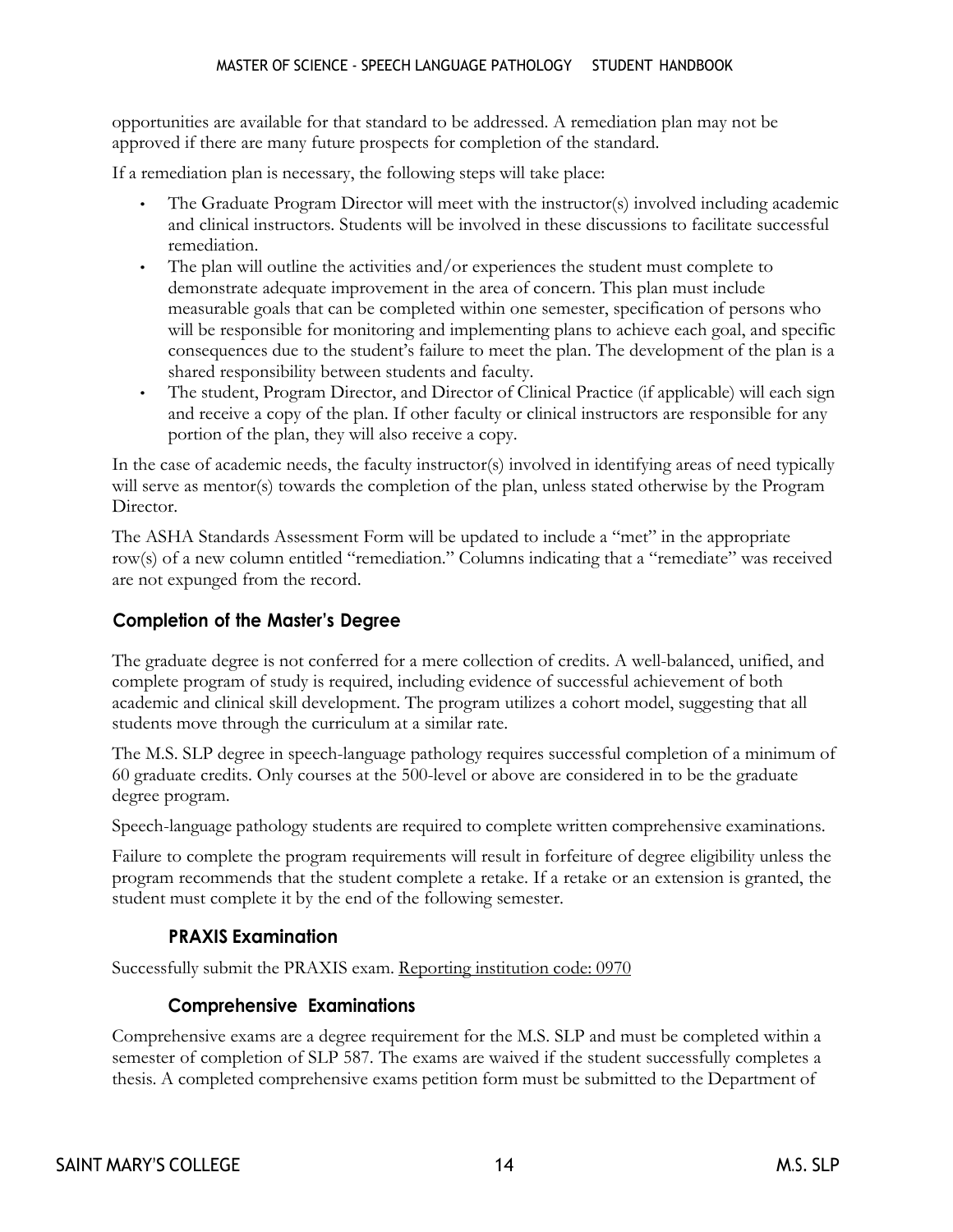Speech Language Pathology the semester prior to taking the comprehensive exam (See Appendix: Forms). Students need to petition the Department of Speech Language Pathology by:

• November 1 to take comprehensive exams in the spring semester

The comprehensive examinations are scheduled over a 2-day period and are typically offered one time per year, the Monday and Tuesday following mid-term break. Students will have a maximum of 2.5 hours to complete each of the three sections, for a total of 7.5 hours.

The purpose of these examinations is to evaluate each student's knowledge of concepts, content, procedures and terminology from their graduate studies as well as their ability to apply this knowledge. These examinations are designed to be summative in nature and to address the eight domains of service delivery and the nine knowledge/ skill areas identified by the Council on Academic Accreditation in Audiology and Speech-Language Pathology. Written examinations consist of the following sections:

- 2 Case Studies (one adult and one pediatric)
- A 60 question multiple-choice examination that will include items from the nine major ASHA knowledge areas.

Preparation for the multiple-choice section should include student review of the Praxis study guide. Case studies will require students to integrate information from several courses in order to draw conclusions from the presented information. Students should be prepared to discuss speech, language and hearing disorders; interpret results of an assessment; generate a treatment plan and justify referrals. Information regarding counseling, collaboration, and typical development may also be included. The areas of phonetics, anatomy and physiology, and neurological aspects will be incorporated as deemed necessary, based on the content of various case studies.

Assessment of Written Comprehensive Examinations

<span id="page-17-0"></span>The Comprehensive Examinations are assessed as a Pass/Fail for each individual case study and multiple-choice exam section. A student must achieve minimum competency level in order to pass any portion of the examination. Students who do not pass the multiple-choice section of the comprehensive examination will meet with faculty to present an oral defense. For each of the case studies, a minimum of two faculty members will independently read the responses. The final rating assigned to each response depends on both faculty members' assessment. In the case of disagreement between reviewers, a third reviewer will determine the rating. Students will receive comprehensive exam results no later than two weeks following the examination. Individuals who receive a Fail on a case study or multiple-choice section on the comprehensive exams will be given an opportunity to orally present revisions for that area. Only individual sections that are failed will require revisions. Oral defenses will be scheduled individually to accommodate student/faculty schedules.

A student who does not pass the oral defense should consult the Graduate Program Director, who will recommend a strategy for remediation, such as enrolling in additional coursework for credit or audit, reading additional materials, etc. The candidate may then apply to re-take the comprehensive exam in the subsequent semester.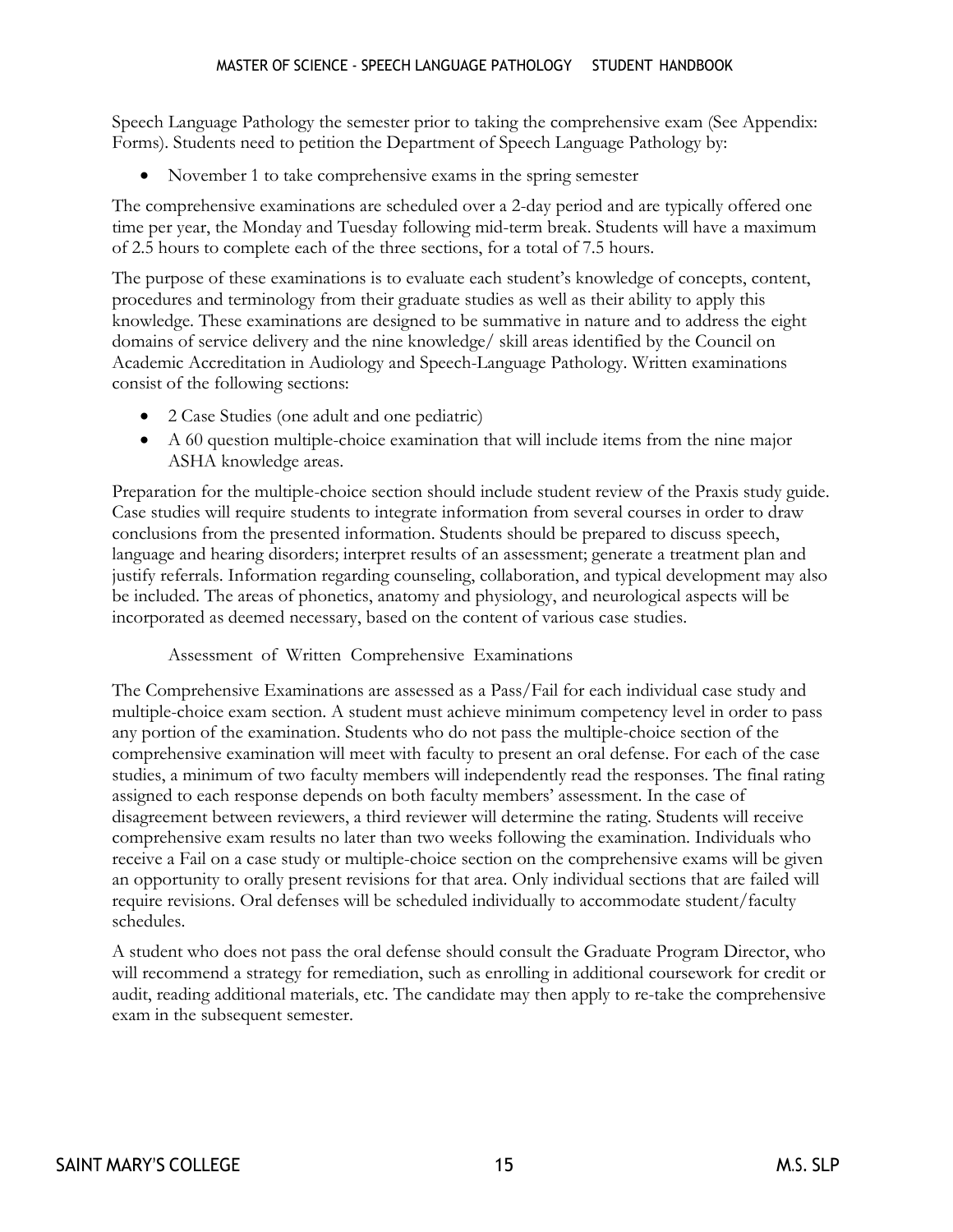#### **Pursuing a Thesis Option**

<span id="page-18-0"></span>All students wishing to pursue the thesis option will be expected to complete a scholarly activity that will be of sufficient quality for professional presentation and/or publication. A thesis is intended to acquaint the student with research methodology. It is expected that original research or replication of a research project will be undertaken. Students who select the thesis option must identify an advisor that they believe will provide the best guidance in the pursuit of their objectives.

#### **Research Standards**

<span id="page-18-1"></span>The student may not use the name or stationary of Saint Mary's College in connection with personal research without the sponsorship of a member of the SLP Program faculty.

Students in the M.S. SLP program will complete the training module for Social and Behavioral Research with Human subjects through the Collaborative Institutional Training Initiative (CITI Program). CITI is dedicated to promoting the public's trust in the research enterprise by providing high quality, peer-reviewed, web-based educational courses in research, ethics, regulatory oversight, responsible conduct of research, research administration, and other topics pertinent to the interests of member organizations and individual learners. Students will print out and turn in their "Completion Report" to the department to document successful completion of the training. Research involving human subjects must meet the guidelines of the Saint Mary's College Institutional Review Board. The student must consult the academic faculty to assure these guidelines are followed.

<https://citiprogram.org/>

**<https://www.saintmarys.edu/institutional-research> <https://www.saintmarys.edu/portal/institutional-review-board>**

#### <span id="page-18-2"></span>**Procedures for Complaints against Graduate Education Programs**

A complaint about any accredited program or program in candidacy status may be submitted by any student, instructional staff member, speech-language pathologist, audiologist, and/or member of the public.

#### **1. Criteria for Complaints**

<span id="page-18-3"></span>Complaints about programs must: (a) be against an accredited educational program or program in candidacy status in speech-language pathology and/or audiology, (b) relate to the standards for accreditation of education programs in audiology and speech-language pathology, and (c) include verification, if the complaint is from a student or faculty/instructional staff member, that the complainant exhausted all institutional grievance and review mechanisms before submitting a complaint to the CAA.

All complaints must be signed and submitted in writing to the Chair, Council on Academic Accreditation in Audiology and Speech-Language Pathology, American Speech-Language-Hearing Association.

The complaint must clearly describe the specific nature of the complaint and the relationship of the complaint to the accreditation standards, and provide supporting data for the charge. The complainant's burden of proof is a preponderance or greater weight of the evidence. Complaints will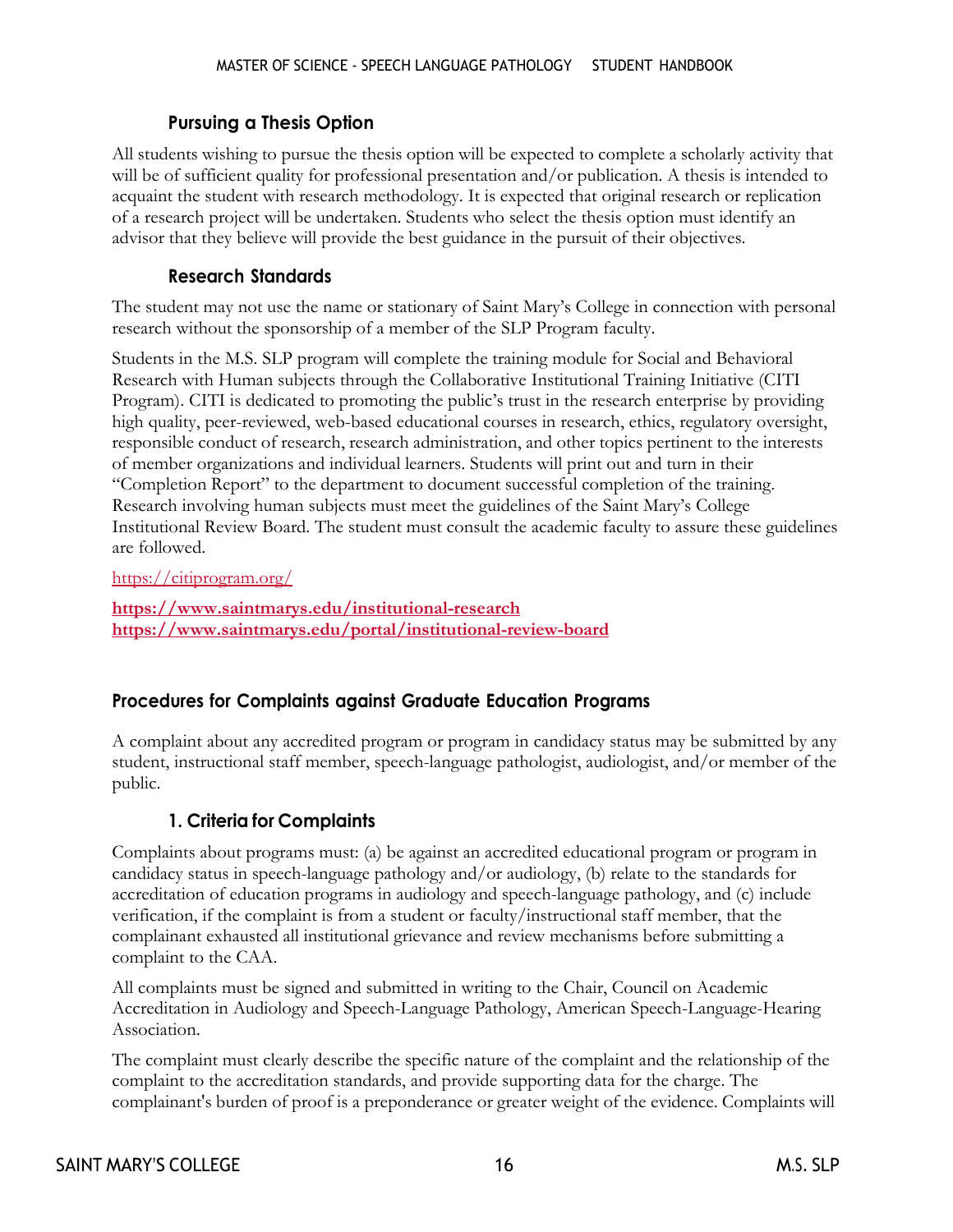not be accepted by email or facsimile.

The complaint form must be signed and submitted with any relevant appendices via U.S. mail, overnight courier, or hand delivery—not via e-mail or as a facsimile—to:

Chair, Council on Academic Accreditation in Audiology and Speech-Language Pathology American Speech-Language-Hearing Association 2200 Research Boulevard, #310 Rockville, MD 20850 For more information:

<span id="page-19-0"></span><http://caa.asha.org/programs/complaints/>

#### **2. Determination of Jurisdiction**

Receipt of a complaint is acknowledged and forwarded to the Executive Committee of the CAA within fifteen (15) days of receipt of the complaint. The original letter of complaint is placed in a National Office file separate from the program's accreditation file. The Executive Committee determines whether the complaint meets the above-specified criteria.

If the Executive Committee of the CAA makes the determination that the complaint does not meet the above-listed criteria, the complainant is informed within thirty (30) days of the letter transmitting the complaint to the chair that the CAA will not review the complaint.

#### **3. Evaluation of Complaint**

<span id="page-19-1"></span>If the Executive Committee of the CAA determines that the complaint satisfies the above-listed criteria, the CAA will evaluate the complaint.

a. The chair of the CAA informs the complainant within thirty (30) days of the letter transmitting the complaint to the chair that the Council will proceed with an evaluation. Because it may be necessary to reveal the identity of the complainant to the affected program or to other potential sources of relevant information, the complainant will be required to sign a waiver of confidentiality within thirty (30) days of the letter indicating that the CAA will proceed with its evaluation. The complainant is given the opportunity to withdraw the complaint during that time. If the complainant does not wish to pursue the matter, the investigation is concluded. If the complainant does not wish to withdraw the complaint, the complainant is asked to keep the initiation of an investigation confidential.

b. Within fifteen (15) days of receipt of the waiver of confidentiality, the chair of the CAA notifies the program director and the institution's president or president's designee by certified return receipt mail that a complaint has been registered against the program. The notification includes a redacted copy of the complaint without revealing the identity of the complainant. The program's director and the institution's president or president's designee are requested to provide complete responsive information and supporting documentation that they consider relevant to the complaint within forty-five (45) days of the date of the notification letter.

c. Within fifteen (15) days of receipt of the program's response to the complaint, the chair of the CAA forwards the complaint and the program's response to the complaint to the CAA. The materials are redacted and the identity of the complainant and the program under investigation is not revealed to the members of the CAA or to recipients of requests for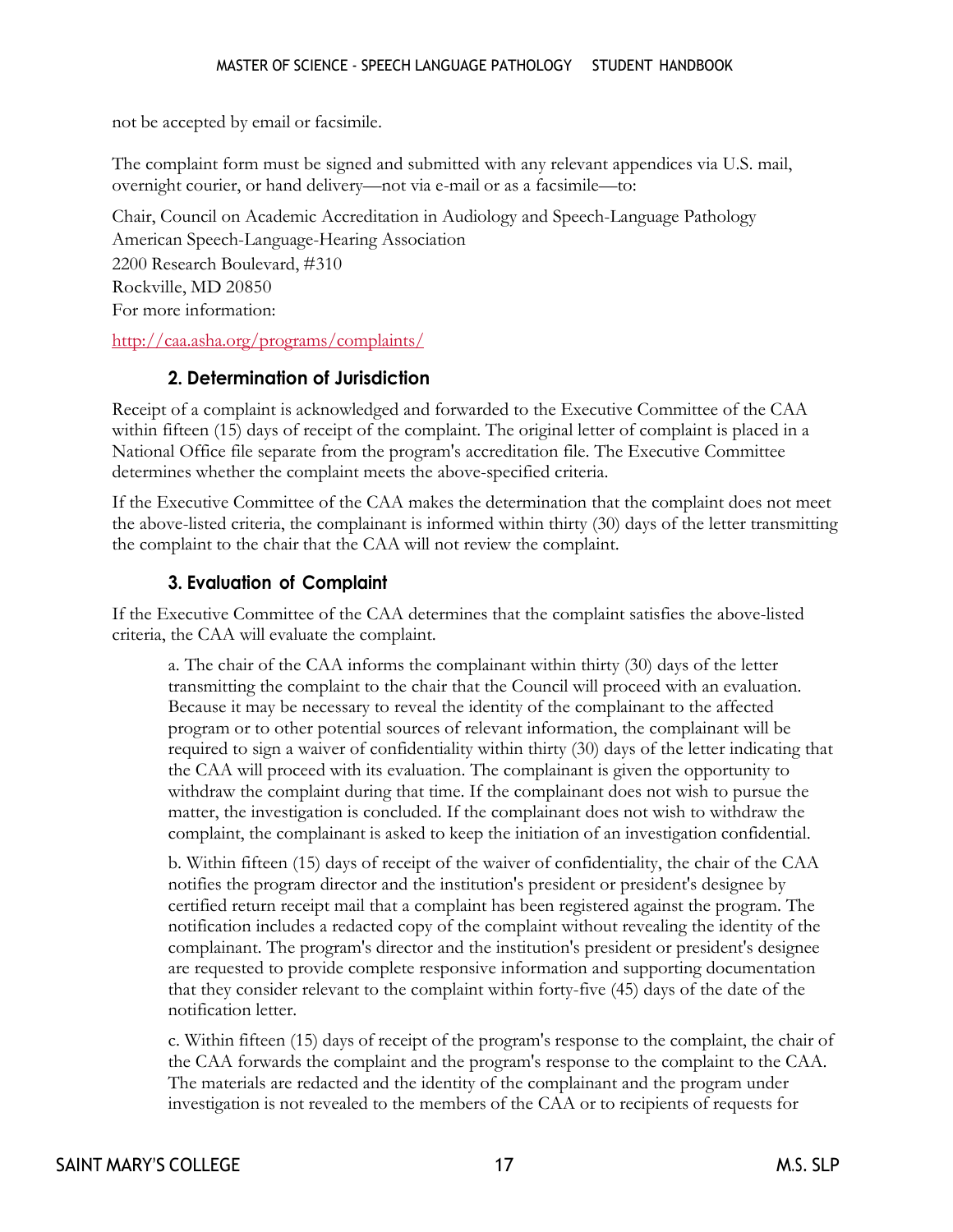information, unless a majority of CAA members consider such disclosure necessary for the proper investigation of the complaint. If the majority of Council members conclude that individuals other than the complainant, the program director, and the institution's president or president's designee may have information relevant to the complaint, the chair of the CAA requests such information.

d. After reviewing all relevant information, the CAA determines the course of action within thirty (30) days. Such actions include, but are not limited to: dismissal of the complaint recommending changes in the program within a specified period of time as they relate to standards (except for those areas that are solely within the purview of the institution) continuing the investigation through an on-site visit to the program placing the program on probation withholding/withdrawing accreditation.

e. If the CAA determines that a site visit is necessary, the program director and the institution's president or president's designee are notified, and a date for the site visit is expeditiously scheduled. The program is responsible for expenses of the site visit. The site visit team is selected from the current roster of CAA site visitors. During the site visit, emphasis is given only to those standards with which the program is allegedly not in compliance. The site visit team submits a written report to the CAA no later than thirty (30) days following the site visit. As with all other site visits, only the observations of the site visitors are reported; site visitors do not make accreditation recommendations. The CAA forwards the report to the program director and the institution's president or president's designee within fifteen (15) days. The program or institution should provide a written response to the chair of the CAA within thirty (30) days of the date on which the report is postmarked to the program director and the president or president's designee. The purpose of the response is to verify the accuracy of the site visit report.

f. The CAA reviews all evidence before it, including the site visit report and the program's response to the report, and takes one of the following actions within twenty-one (21) days: dismisses the complaint, recommends modifications of the program within a specified period of time (except for those areas that are solely within the purview of the institution), places the program on probation, withholds/withdraws accreditation.

g. If the CAA withholds/withdraws accreditation, the program director and the institution's president or president's designee are informed within fifteen (15) days of the CAA decision that accreditation has been withheld/withdrawn. Notification also includes justification for the decision, and informs the program of its option to request Further Consideration. Further Consideration is the mechanism whereby the program can present appropriate standards and ask the CAA to reevaluate its decision to withhold/withdraw accreditation. If the program does not exercise its Further Consideration option, the CAA's decision to withhold/withdraw accreditation is final and no further appeal may be taken. If accreditation is withheld/withdrawn, the chair of the CAA notifies the Secretary of the United States Department of Education at the same time that it notifies the program of the decision.

If the program chooses to request Further Consideration, the CAA must receive the request within thirty (30) days from the date of the notification letter. With the request for Further Consideration, the program must submit additional written documentation to justify why accreditation should not be withheld/withdrawn. A hearing with the CAA is not provided for Further Consideration requests. The CAA will evaluate the request for Further Consideration and take one of the following actions within thirty (30) days: recommends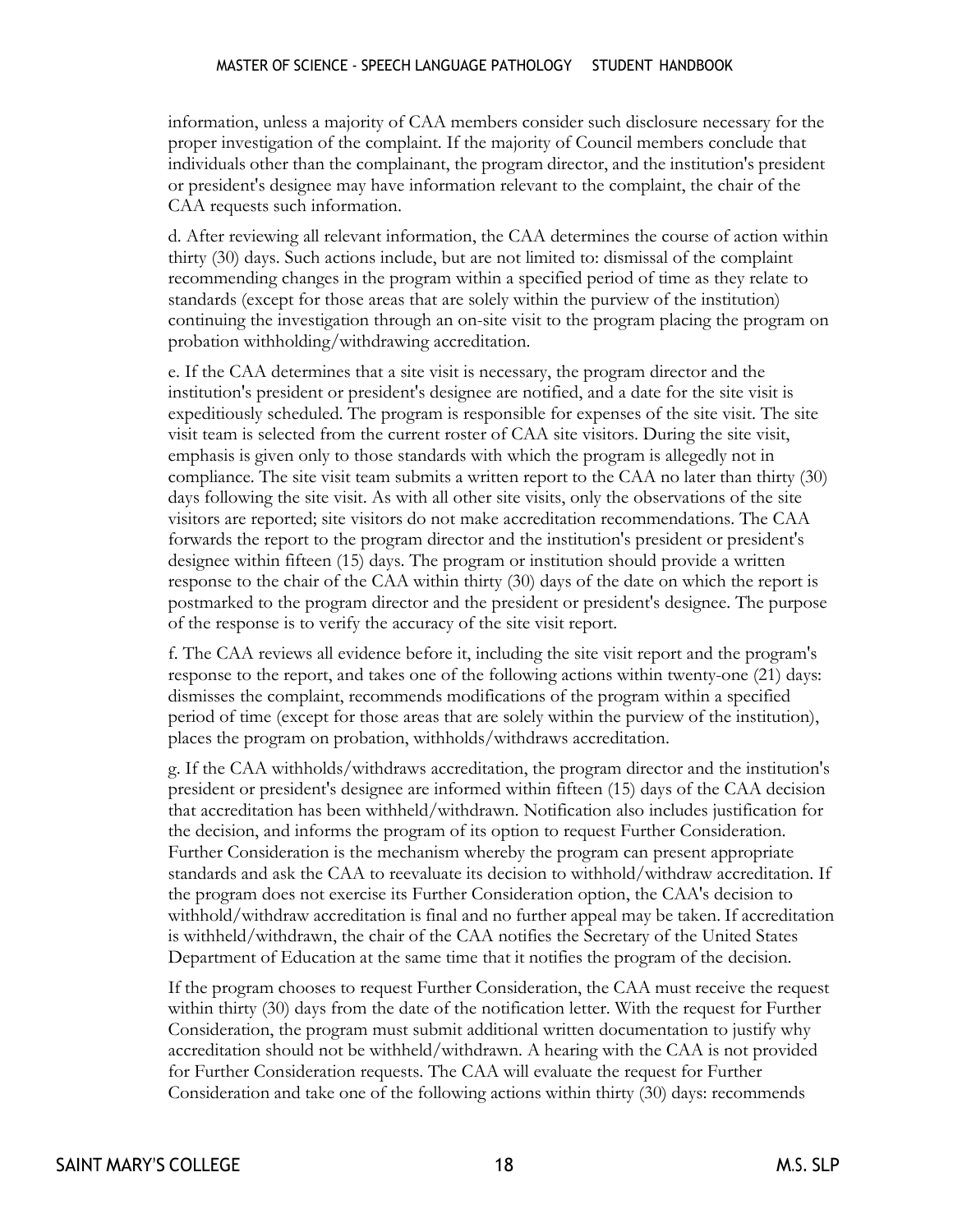#### MASTER OF SCIENCE - SPEECH LANGUAGE PATHOLOGY STUDENT HANDBOOK

modifications of the program within a specified period of time (except for those areas that are solely within the purview of the institution) places the program on probation withholds/withdraws accreditation

h. Within fifteen (15) days of its decision the CAA notifies the program and the complainant of its decision.

i. If the CAA decision after Further Consideration is to withhold/withdraw accreditation, the program may appeal the decision in accord with the Appeal Procedures described in the Accreditation Manual.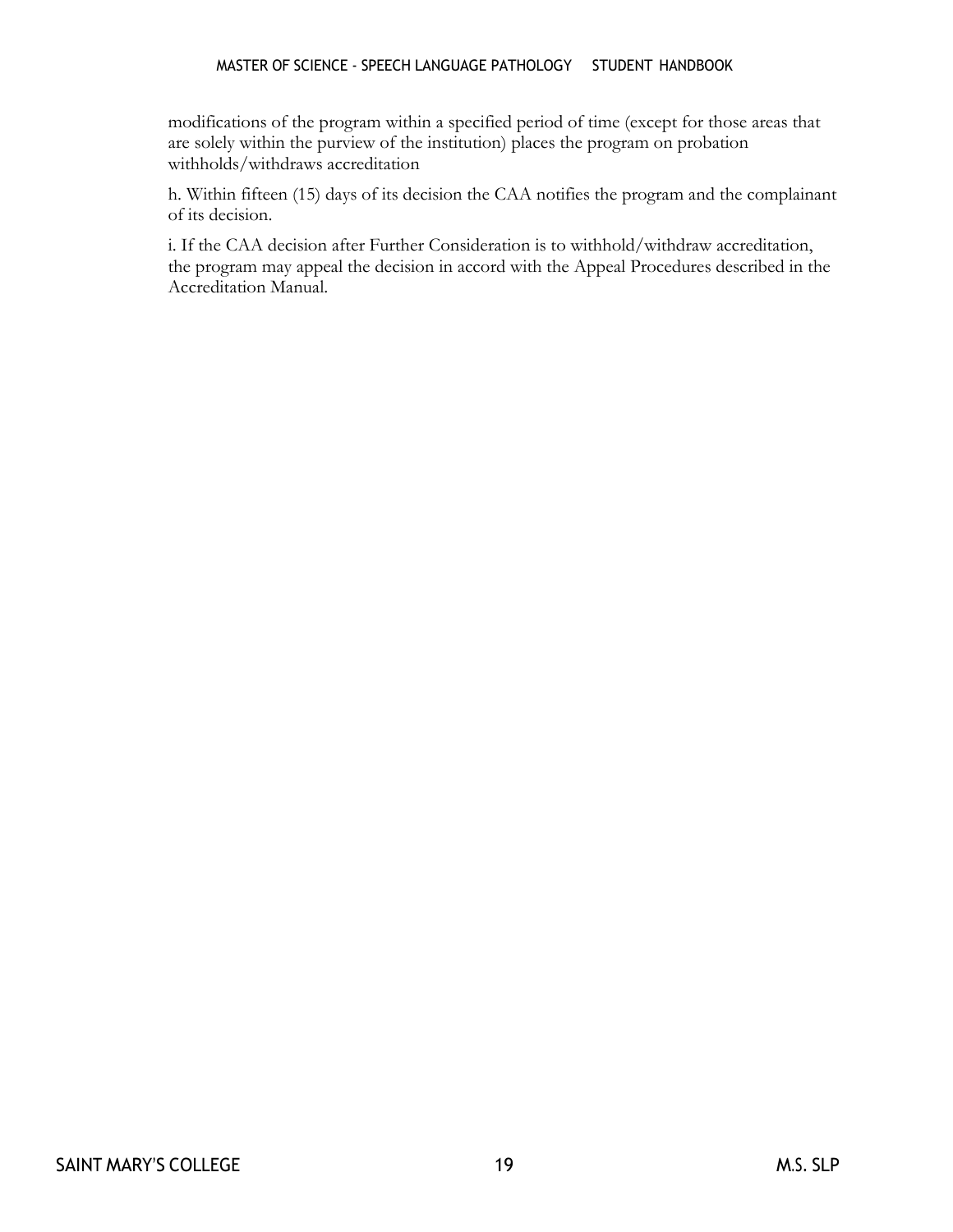#### <span id="page-22-0"></span>**Academic Life, Saint Mary's College**

Saint Mary's College offers graduate students an outstanding curricular program in the form of master's degrees and a professional doctorate. These programs are supported by the Office of Graduate Studies as well as other offices and services throughout the College. This office also implements graduate academic policies and procedures of the College.

#### <span id="page-22-1"></span>**Divisions of Academic Affairs**

The Acting Dean of Graduate Studies currently heads the Office of Graduate Studies which includes the Director of Graduate Admissions, the Assistant Director of Admission Marketing for Graduate Programs, the Director of Instructional Technology and Support for Graduate Programs. This office serves the needs associated with the incoming graduate student, readying him or her for his or her status as a degree seeking student. In concert with the Acting Dean of Graduate Studies and the Graduate Program Directors, additional offices on campus support the ongoing needs of our graduate students.

These additional offices, as well as the individual graduate program within which the student is accepted, provide direct support for students seeking advising, course registration assistance, advice on study strategies, stress relief, and career advising.

#### <span id="page-22-3"></span><span id="page-22-2"></span>**College Academic Offices, Programs and Services**

#### **Career Crossings Office**

The Career Crossings Office (CCO) offers services to graduate students through their graduate study and beyond. Information on career resources and programs is available online at saintmarys.edu/career-center, by contacting the office in 114 Spes Unica by calling (574) 284-4775, or [emailing cco@saintmarys.edu.](mailto:emailingcco@saintmarys.edu) Services and assistance can be provided in person as well as by email, Skype, and telephone.

#### Exploring Career Options

Instrumental to the foundation of career development and growth of students, the CCO provides support and guidance in exploring career options associated with fields of interest. The CCO can provide counseling and access to:

- Career assessments including the Strong Interest Inventory, Myers-Briggs Type Indicator, and StrengthsQuest.
- Informational interviewing.
- "What Can I do With a Degree in...?" and alumni career path resources.
- Career Resource Center with books and resources to explore career options.

#### Job Searching

The CCO helps students explore career goals and strategies to meet their individual needs and maximize job search results. Information and resources are available to develop networking, researching, and résumé and cover letter writing skills.

Résumé and Cover Letter Writing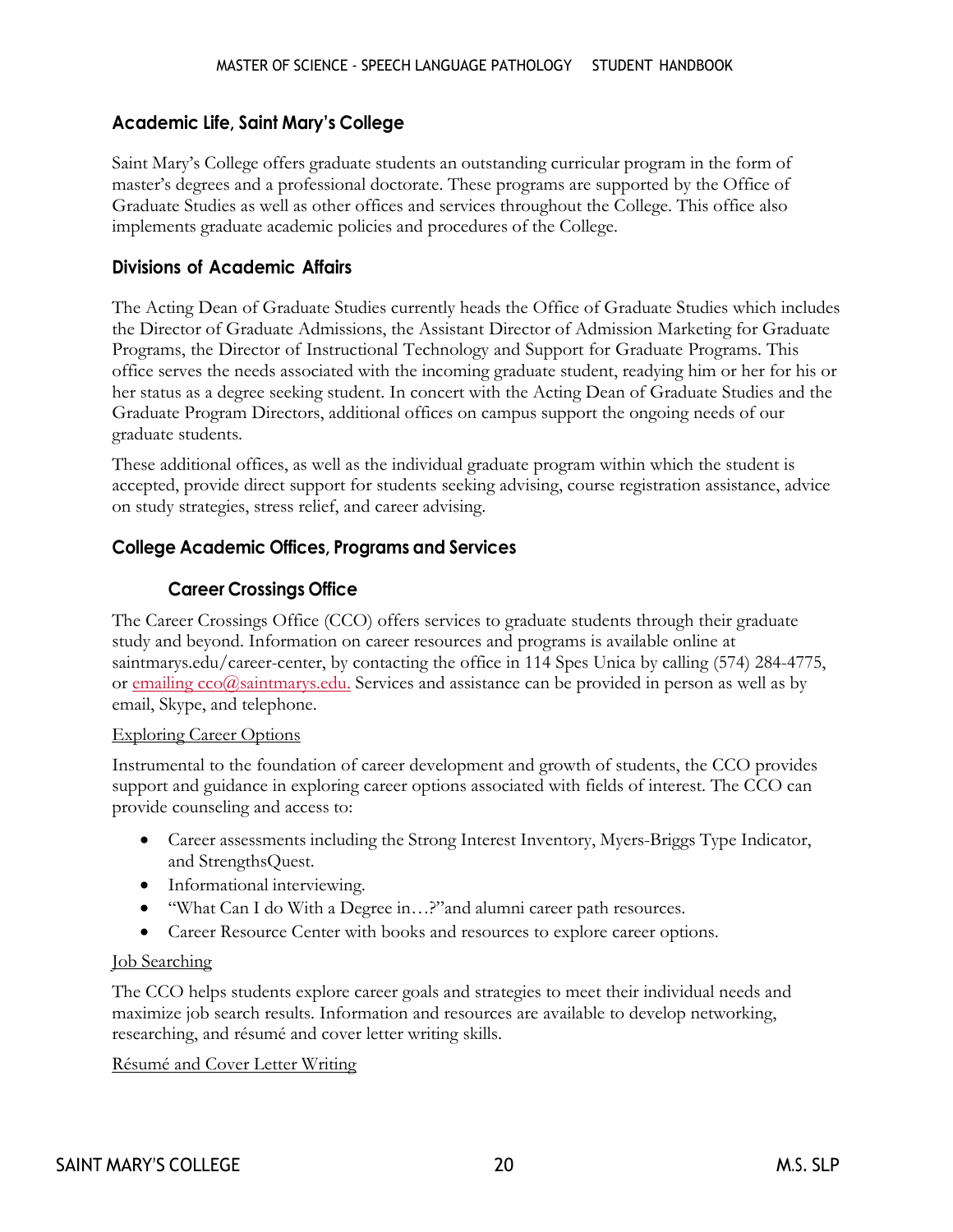Résumés and cover letters are an opportunity to provide a great first and lasting impression with potential employers. The CCO assists with developing and fine-tuning job search correspondence to make a positive impact on employers. In addition, the Career Resource Center provides several print publications on writing effective résumés and cover letters that are available for browsing and checking out. Resources are available through the CCO portal community as well.

#### Networking and Interviewing Skills

Perhaps the most difficult to develop and master, networking and interviewing skills are critical to the success of job searches. The CCO provides one-on-one mock interviewing and counseling sessions to assist in developing interviewing skills as well as in learning the basics of networking. Throughout the year, the CCO hosts programs that allow students to utilize and develop both networking and interviewing skills.

#### **On-Campus Recruiting Program**

<span id="page-23-0"></span>Employers from various industries visit the Saint Mary's campus each year to recruit for jobs and internships. Employers conduct interviews, information sessions, and information tables in which students are encouraged to participate and explore options offered by the employers. A current list of employers recruiting on campus is available in College Central Network. The office also hosts an annual career and internship fair.

#### **College Central Network**

<span id="page-23-1"></span>All students have an account created for them to access the College Central Network system, featuring numerous job and internship opportunities. Students and can review postings, apply for positions, post résumés, and more. Access the site at http:// collegecentral.com/saintmarys.

#### **Alumnae Resource Network**

<span id="page-23-2"></span>The ARN houses contact information for over 8,000 alumni throughout the United States and abroad working in all industries and with all types of employers. Access the [ARN at](http://connect.saintmarys.edu/) [http://connect.saintmarys.edu.](http://connect.saintmarys.edu/)

#### **Career Resource Center**

<span id="page-23-4"></span><span id="page-23-3"></span>The CRC houses hundreds of publications on career-related topics. Books and resources are available for check-out from the CRC or can be browsed in the office.

#### **The Center for Women's Intercultural Leadership**

The Center for Women's Intercultural Leadership (CWIL) was established at Saint Mary's College in December 2000 with the support of a grant from the Lilly Endowment Inc. CWIL is an innovative collaboration between Saint Mary's College faculty, staff, students and local community leaders and national and global partners. CWIL advances Saint Mary's College's mission of "preparing students to make a difference in the world" by empowering students to realize their call to leadership and to develop the intercultural knowledge and competence critical in today's increasingly interdependent world. In the spirit of the College's sponsors, the Sisters of the Holy Cross, CWIL promotes human transformation and systemic change, from the local to the global context, by providing challenging justice- based educational opportunities.

The Center is organized around three core components. Intercultural Leadership empowers students to use diversity, gender, and culture as a strength in their leadership. Global Education promotes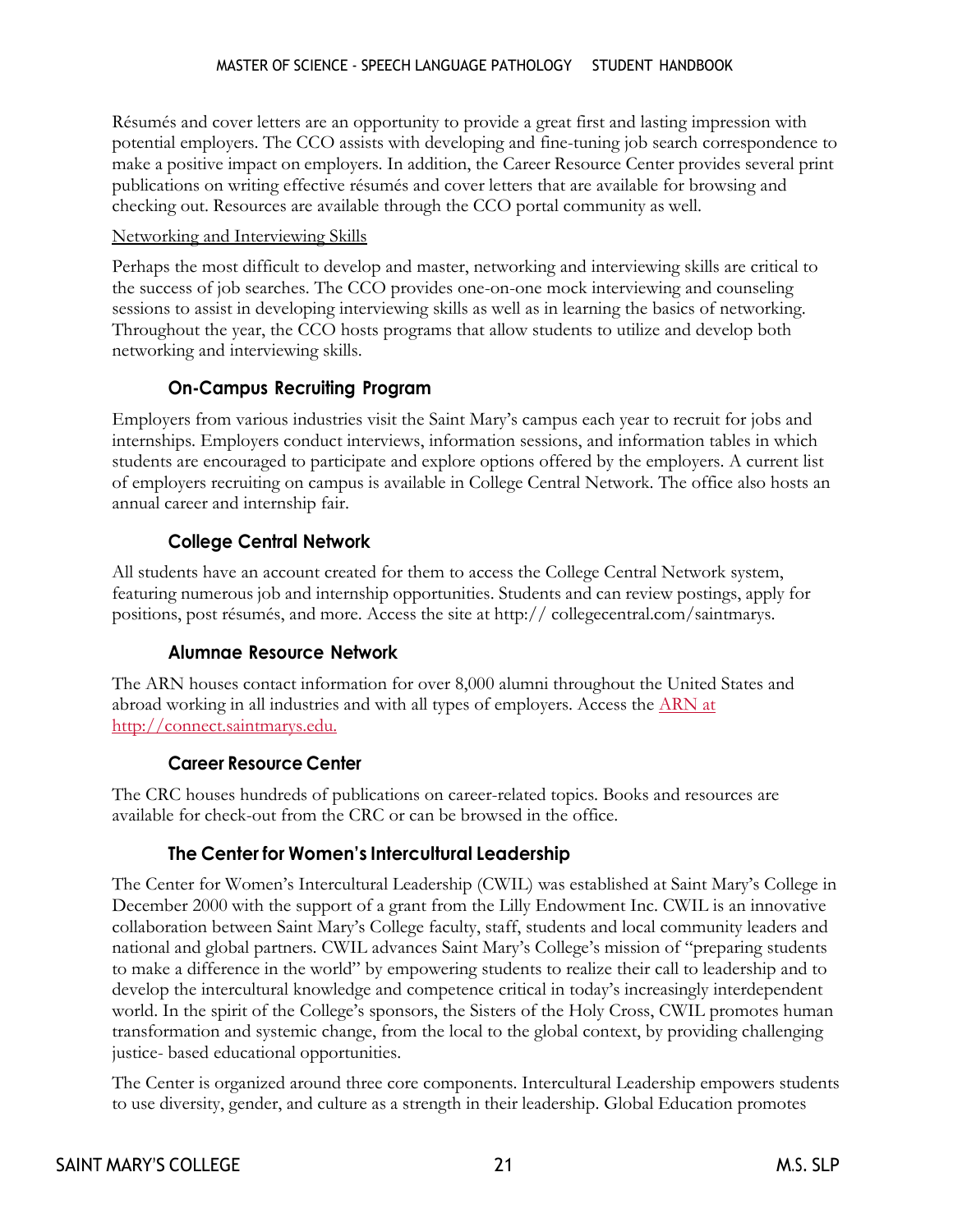engagement with other cultures through study abroad experiences, a student club, international student services, and the internationalization of the College's curriculum. Research and Scholarship serves as an interdisciplinary think tank where scholars can contribute to an ongoing dialogue about how human cultures interact and the roles women play in today's global reality.

#### **Accessibility Resource Office**

<span id="page-24-0"></span>Saint Mary's College will provide reasonable accommodations to qualified graduate students with disabilities who request accommodations and provide appropriate documentation.

Documentation should be provided by an appropriately credentialed professional: a physician for physical disabilities, a psychologist with training in the learning disabilities of adults and adolescents for learning disabilities, or a mental health provider licensed to diagnose psychiatric disabilities. The specific content of the documentation will vary with the nature of the student's disability, but in all cases it should include a diagnosis, justification, recommendations, and a clear rationale for the recommendations.

The student is responsible for arranging accommodations with the Accessibility Resource Office and with his or her professors each semester. Students in online graduate programs who need accommodations must email the Accessibility Resource Office to set up an appointment via phone orvideo chat such as Skype. The student will sign a release of information allowing the Accessibility Resource Office to inform his or her professors of the approved accommodations each semester, and must make a follow-up appointment to meet with each professor to discuss the implementation of the accommodations. Faculty are not authorized to grant academic accommodations and those receiving requests will refer students back to the Accessibility Resource Office.

#### **Office of Student Success**

<span id="page-24-1"></span>Located in the Academic Resource Center in Madeleva Hall, the Office for Student Success offers workshops, programs, and individual consultation for all Saint Mary's College students. This office provides assistance to students covering topics such as time management, study strategies, and stress relieving strategies.

#### <span id="page-24-3"></span><span id="page-24-2"></span>**College Academic Policies and Procedures**

#### **Degree Requirements**

All students will follow the policies for program completion, GPA requirement, and maximum time to degree established by the individual graduate programs at Saint Mary's College. Students are required to earn at least a B- in each graduate course in order for the course to count toward degree completion; some programs may have more rigorous grade requirements. Individual programs may also require a capstone experience, comprehensive examination, clinical practicum, oral defense, or field experience. Please see earlier sections regarding these requirements for the Speech Language Pathology program.

#### **Academic Calendar**

<span id="page-24-4"></span>The academic year is divided into two semesters and one summer session. The fall semester begins in late August and ends before the Christmas holidays. The spring semester begins in mid-January and ends in May. The summer session begins in mid-May and continues until mid-August. There is a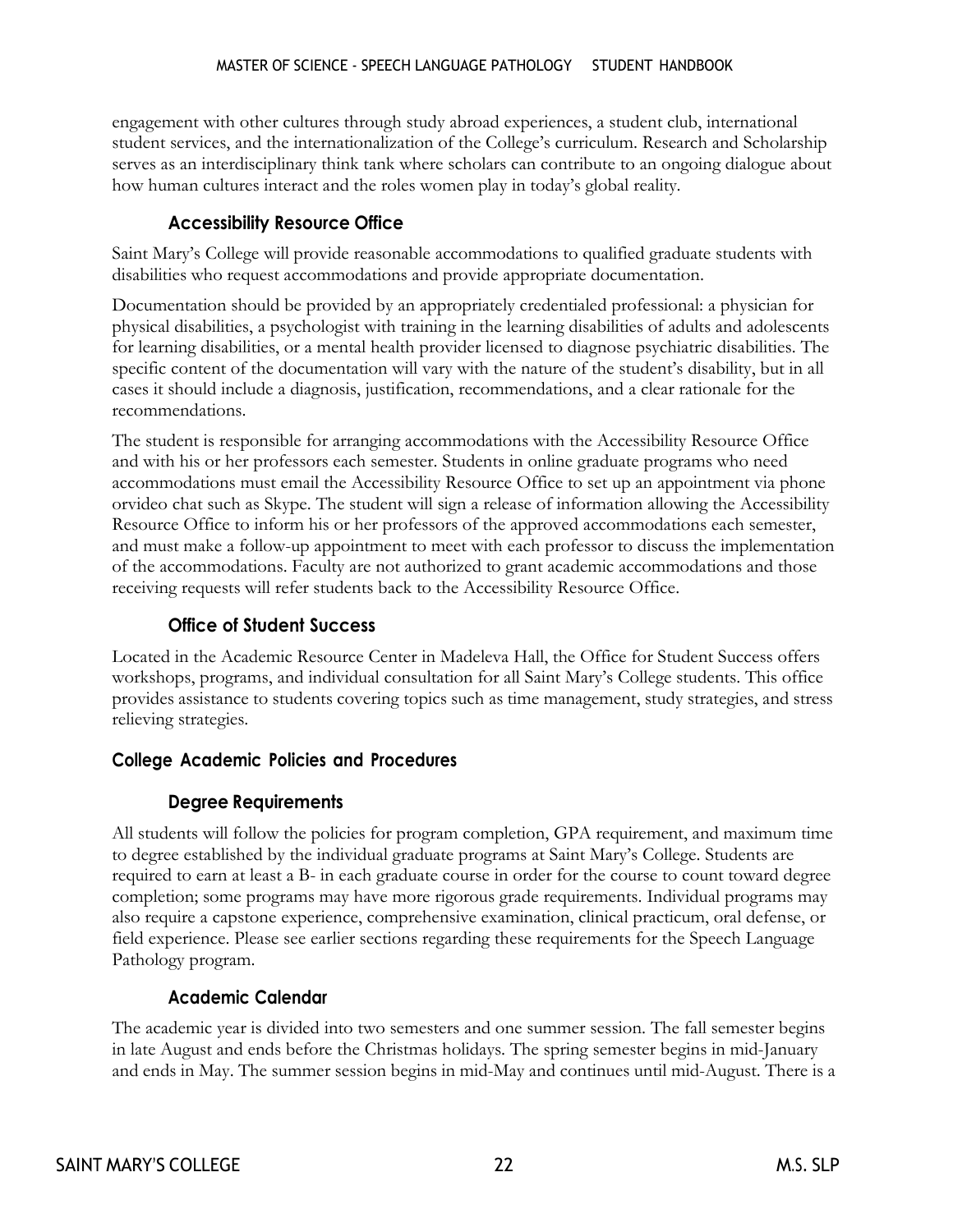one-week mid-semester break in the fall and spring, short Thanksgiving and Easter recesses, and a vacation of approximately a month between fall and spring semesters.

Most graduate courses taught in the fall and spring semesters are taught for the duration of the 15 week semester. Graduate courses taught in the summer vary in length depending on the program. All courses taught in the summer are compressed.

<span id="page-25-0"></span><https://www.saintmarys.edu/academics/resources/academic-calendar>

#### **Assignment of Credit Hours**

Saint Mary's College operates under a semester credit hour system and defines credit hours based on the Carnegie unit. Each semester hour of credit represents one hour per week (15 weeks) of lecture or recitation and 2 to 3 hours of time spent in independent preparation (readings, papers, etc.). The length of a clinical, laboratory, practicum, or internship period depends upon the requirement of the course. Normally, one semester hour of credit is awarded for satisfactory work in two or three hours of clinical, laboratory, practicum, or internship work per week for a 15-week semester.

The assignment of credit policy applies equally to courses offered for less than 15 weeks, such as summer session courses. Such courses contain an equal or greater number of hours of direct instruction and independent preparation as the same course offered in the standard 15-week semester.

The assignment of credit policy applies equally to courses delivered through all modes of instruction including online courses. A course taught online must first be reviewed and approved by the Online Academic Excellence Committee. An online course is approved only once it has been determined that the course covers the same content and achieves the same outcomes as the same course taught on campus.

#### **Registration**

<span id="page-25-1"></span>Graduate students register for courses through PRISM, the online registration system for Saint Mary's College, via the my.saintmarys.edu portal. Registration dates are published on the graduate program academic calendar. No student shall attend any class unless he or she is registered for the class. Credit will not be awarded to a student who is not officially registered.

#### **Enrollment**

<span id="page-25-2"></span>All degree seeking graduate students must register each semester during the dates and times posted by the College Registrar. Any admitted student who fails to maintain continuous enrollment (see the Continuous Enrollment policy) must apply for reinstatement to the College's Provost, who will review the student's case with the Graduate Program Director of the relevant program. Students should consult their programs' policies for additional requirements regarding full-time enrollment status. The College defines full time, half time, and less than half time enrollment statuses in the following manner:

|                     | Fall/Spring               | Summer                    |
|---------------------|---------------------------|---------------------------|
| Full-time status    | 8 credit hours            | 6 credit hours            |
| Half-time           | 4 to 7.5 credit hours     | 3 to 5.5 credit hours     |
| Less Than Half-Time | 3.5 or fewer credit hours | 2.5 or fewer credit hours |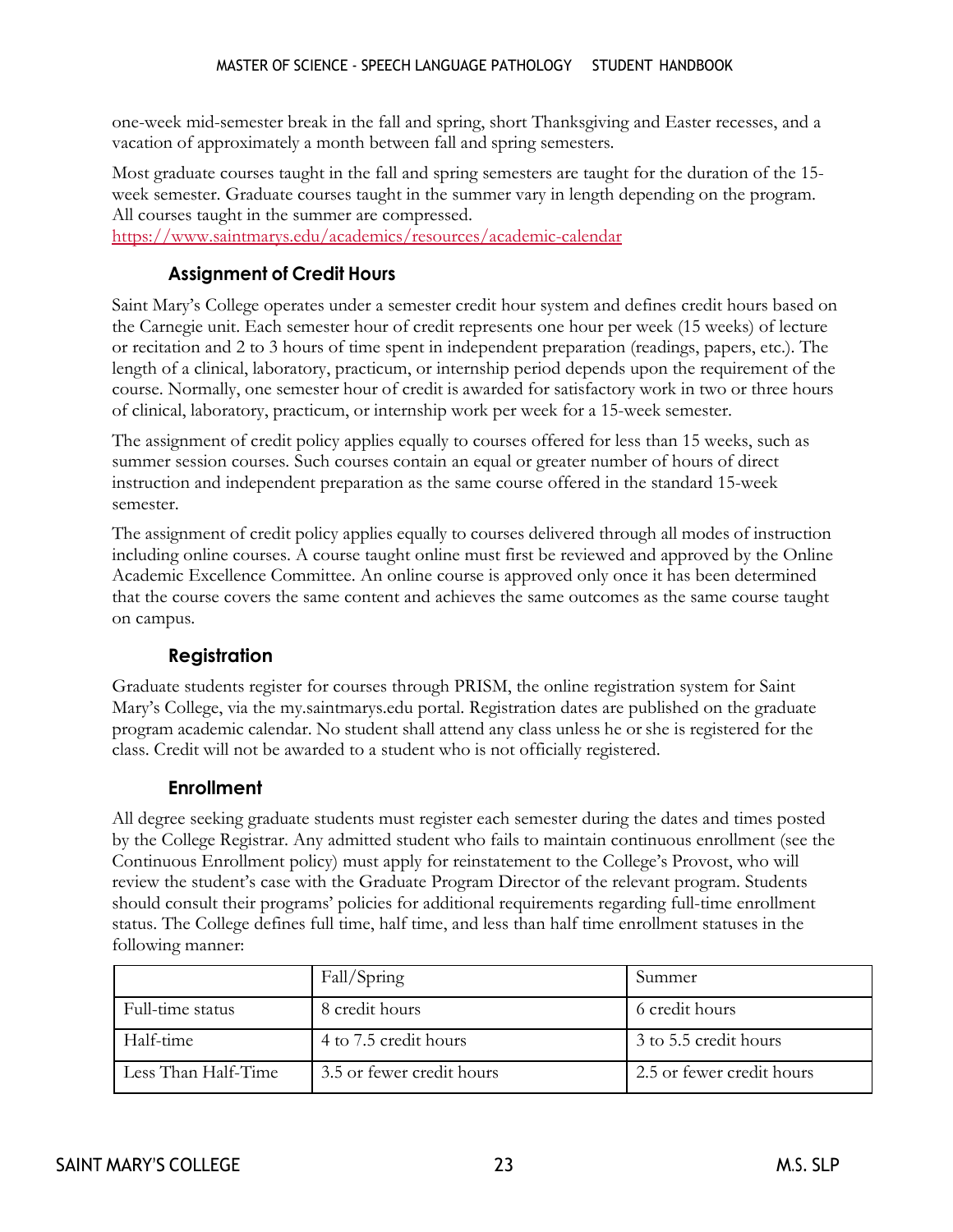#### **Continuous Enrollment**

<span id="page-26-0"></span>Once admitted to a graduate degree program, graduate students must be registered for a minimum of one credit hour (not audit) or a zero credit hour "continuous enrollment" course during all phases of their graduate education. All students, including those who have completed all coursework, must register each semester until all degree requirements are met. Students are responsible for completing the registration process each semester. A student who does not maintain continuous enrollment must communicate with the director of the relevant graduate program prior to applying for reinstatement.

Those students who have completed all coursework and are writing a master's thesis or preparing for a comprehensive exam should register for the corresponding course in their department of study for the purpose of continuing enrollment. Courses with grades of "V" (audit) are not considered valid registration for continuous enrollment purposes; students completing work for a course in which they received an "X" (incomplete) must maintain continuous enrollment in the following semester while completing all incomplete courses.

A student who does not meet the continuous enrollment requirement unless they have received an approved leave of absence, is considered inactive and not in good academic standing. Continuous enrollment may continue until the student's length of continuous enrollment reaches the Maximum Time Frame for Completion of Degree as determined in the policies of the program into which the student matriculated. If degree requirements are not completely met by the maximum time to degree, the student is considered inactive.

#### **Attendance**

<span id="page-26-1"></span>A student is expected to attend every meeting of a class for which he or she is registered. The responsibility for attendance rests with the student. Excused absences may be granted to students who must miss class for serious and documentable reasons of personal health, family concerns (emergency or important event in student's family).

#### **Add/Drop**

<span id="page-26-2"></span>Full semester courses offered in the fall or spring semester may be added until the end of the first week of class. Courses meeting less than 16 weeks, including all summer courses, must be added no later than the first day of class.

#### **Auditing a Course**

<span id="page-26-3"></span>A graduate student may elect to take a graduate or undergraduate course on an audit basis with the approval of the instructor and as long as space is available. Auditors are not permitted in laboratory courses, practicum, internship, or clinical experiences. No credit will be given for the course.

Audited courses will be indicated on the student's transcript with a grade of V. Courses taken for audit do not apply toward any academic degree and do not count as a part of a student's full-time or part-time course load for purposes of financial aid or for loan deferments. Full time graduate students may audit free of charge. All part time graduate students will be charged full tuition for each course audited. Tuition for an audited course is the same as a credit course. A student wishing to declare an audit must do so in accordance with the Registrar's posted academic calendar.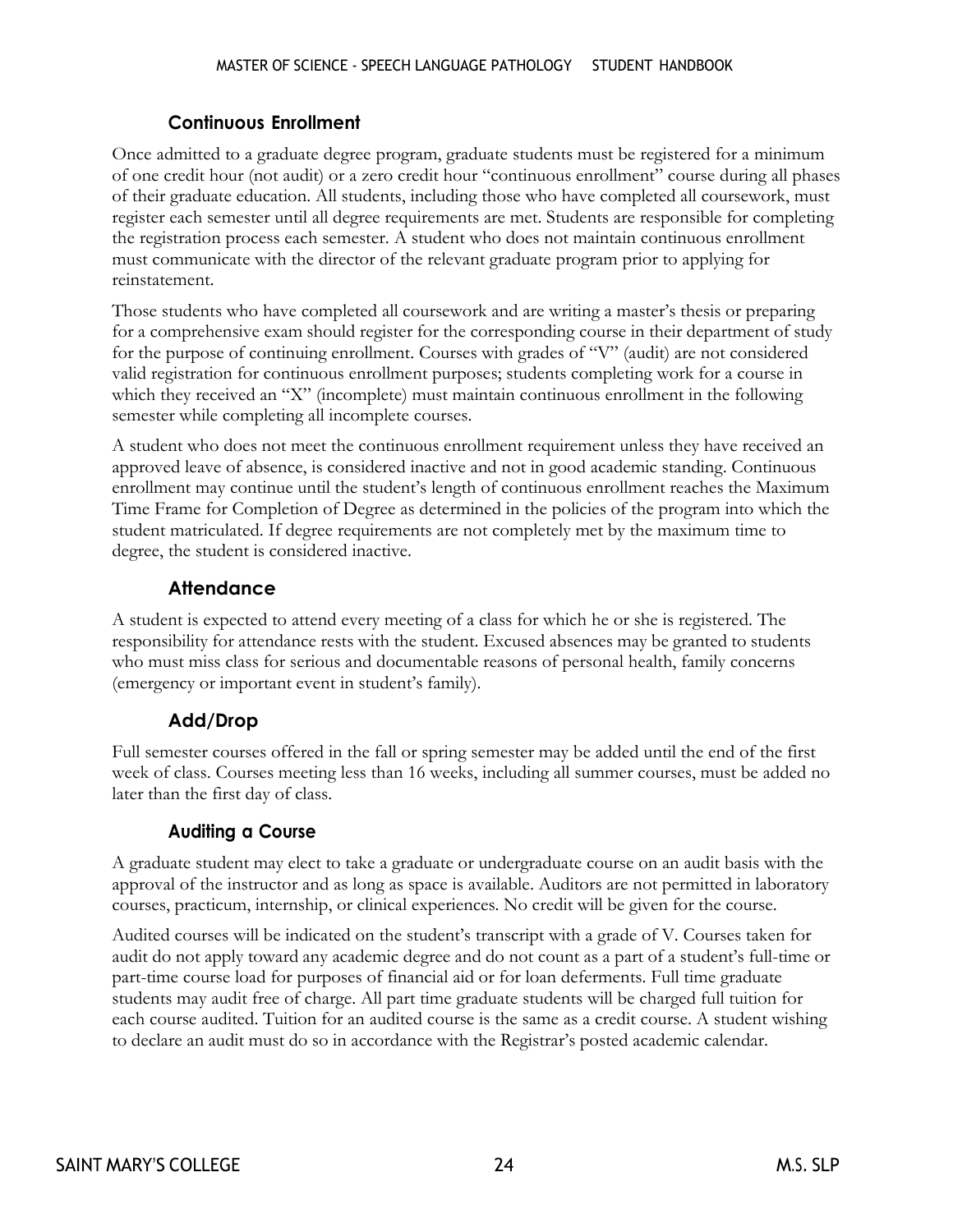#### **Undergraduate Courses Taken by Graduate Students**

<span id="page-27-0"></span>Graduate students may elect to take undergraduate courses for credit. All graduate students, fulltime and part-time, will be charged the current graduate tuition rate. Undergraduate courses do not affect a graduate student's grade point average. Students interested in taking an undergraduate course should contact the Office of the Registrar for assistance.

#### **Pass/Fail Option**

<span id="page-27-1"></span>Graduate students cannot elect a Pass/Fail grading option for graduate courses. Graduate students may elect a Pass/Fail grading option for undergraduate courses. See the "Pass/Fail Option" in the Undergraduate Policies and Programs section.

#### **Repeating a Course**

<span id="page-27-2"></span>A graduate student may retake any course at Saint Mary's College; however, all grades are a part of the student's permanent academic record and remain on the student's transcript as well as in all GPA calculations. If a course is repeated, credit will be awarded only on the most recent attempt.

#### **Withdrawal from a Course**

<span id="page-27-3"></span>After consultation with the instructor and the graduate program director, a student may withdraw from a course after the add/drop deadline and until the last day of class as stated in the course syllabus. If the student is passing the course at the time of withdrawal, the grade of "W" is recorded on the student's transcript for that course. A grade of "F" is recorded for a withdrawn course in which the student is failing.

#### **Inactive Status**

<span id="page-27-5"></span><span id="page-27-4"></span>Students who do not maintain continuous enrollment are considered inactive. Please see the Reinstatement policy for more details.

#### **Course Numbering**

Courses appearing in this *Bulletin* are numbered according to the following guidelines:

- 400 level courses are assumed to be primarily for undergraduates. If the course material is described as sufficiently advanced, graduate credit may be granted upon approval of the Graduate Program Committee. Requests for graduate credit for 400 level courses must provide information to verify that the course material is at the graduate level for all students or that graduate students are required to do additional work beyond the level required of undergraduates in the course.
- 500 level courses are assumed to be primarily for first-year graduate students; senior majors or other students may also take them or others by special permission. These students are limited to six credit hours of graduate work.
- 600 level courses are assumed to be for master's and doctoral students. Only rarely are exceptional undergraduate students allowed to take these courses and they are limited to six credit hours of graduate work.
- 700 level courses are assumed to be for master's and doctoral students.

#### SAINT MARY'S COLLEGE 25 25 M.S. SLP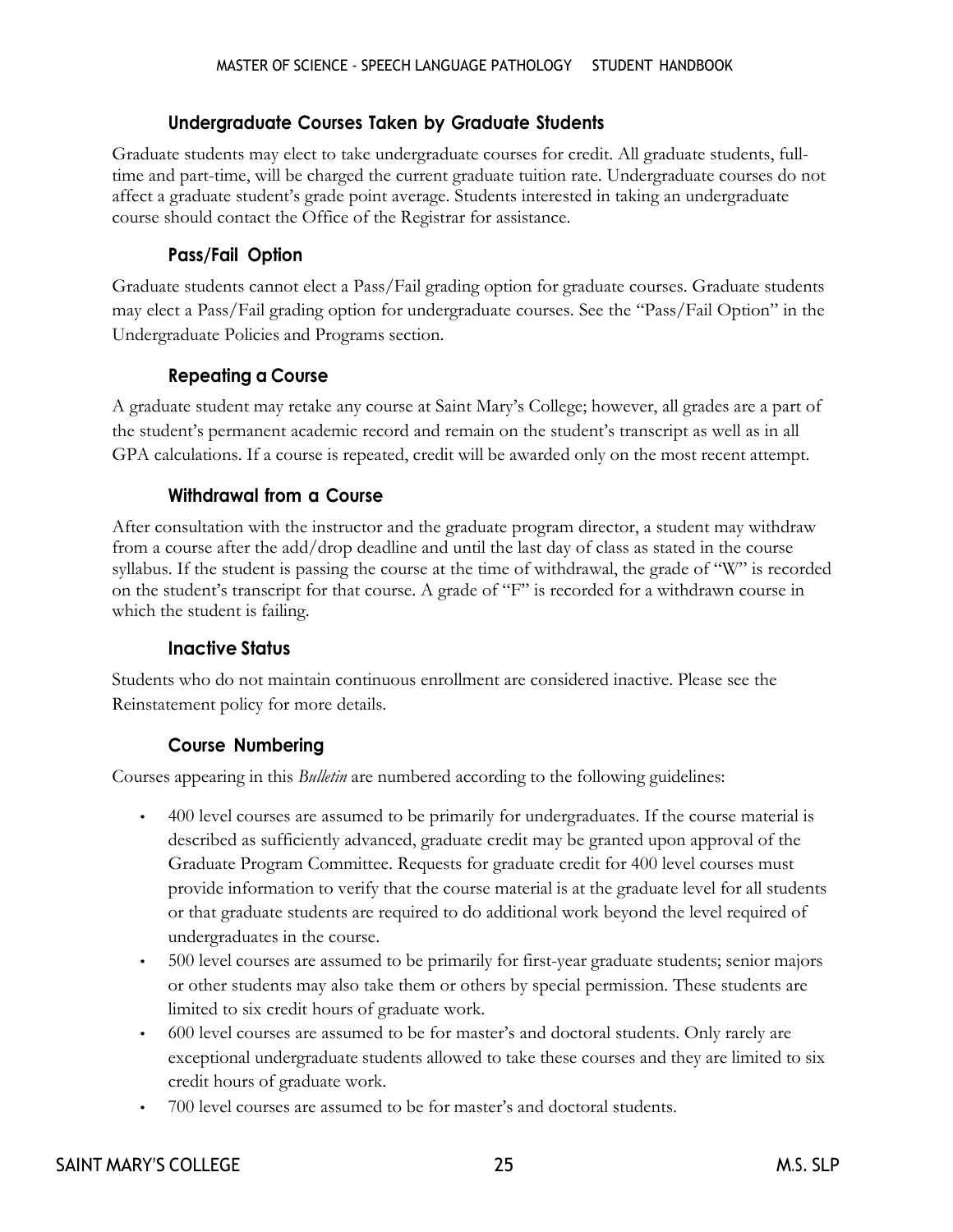• 800 and 900 level courses are assumed to be primarily for doctoral work, beyond the master's level.

#### **Grade Point Average (GPA)**

<span id="page-28-0"></span>A grade point average is determined by dividing the total grade points earned by the number of graded semester hours of the coursework taken. The quality points for a particular course are found by multiplying the grade points assigned to the letter grade by the number of semester hours of the course. (See also: Grade Scale.)

Saint Mary's computes a semester GPA and a cumulative GPA for all graded graduate courses taken. The GPA excludes grades of courses transferred from other colleges. The GPA also excludes grades earned in undergraduate coursework taken at Saint Mary's College. The student's official GPA is maintained in the registrar's office and is truncated at two decimal places on the academic transcript.

#### **Grade Reports**

<span id="page-28-1"></span>Students may view final grades via PRISM through the my.saintmarys.edu portal. At the end of each semester a student will be mailed a grade report only upon request. The grade report is withheld if a student has not met all financial obligations to the College, and PRISM access denied.

#### **Grade Scale**

<span id="page-28-2"></span>At the end of each semester the student receives a final grade in each course based upon the instructor's evaluation of course requirements. The following grades are used in calculating the GPA:

**Grade Points**

| per semester hour |
|-------------------|
| 4.00              |
| 3.67              |
| 3.33              |
| 3.00              |
| 2.67              |
| 2.33              |
| 2.00              |
| 1.67              |
| 1.33              |
| 1.00              |
| 0.00              |
|                   |

Grades not included in calculating the GPA:

| H/S/U        | honors/satisfactory/unsatisfactory     |
|--------------|----------------------------------------|
| <b>NR</b>    | no grade reported                      |
| $\mathbf{P}$ | pass (course taken on pass/fail basis) |
|              | successful audit                       |
| W            | withdrew with permission               |
| $\mathbf{X}$ | incomplete                             |

Grades lower than a B- may be awarded for courses in graduate programs and are used

#### SAINT MARY'S COLLEGE 26 26 M.S. SLP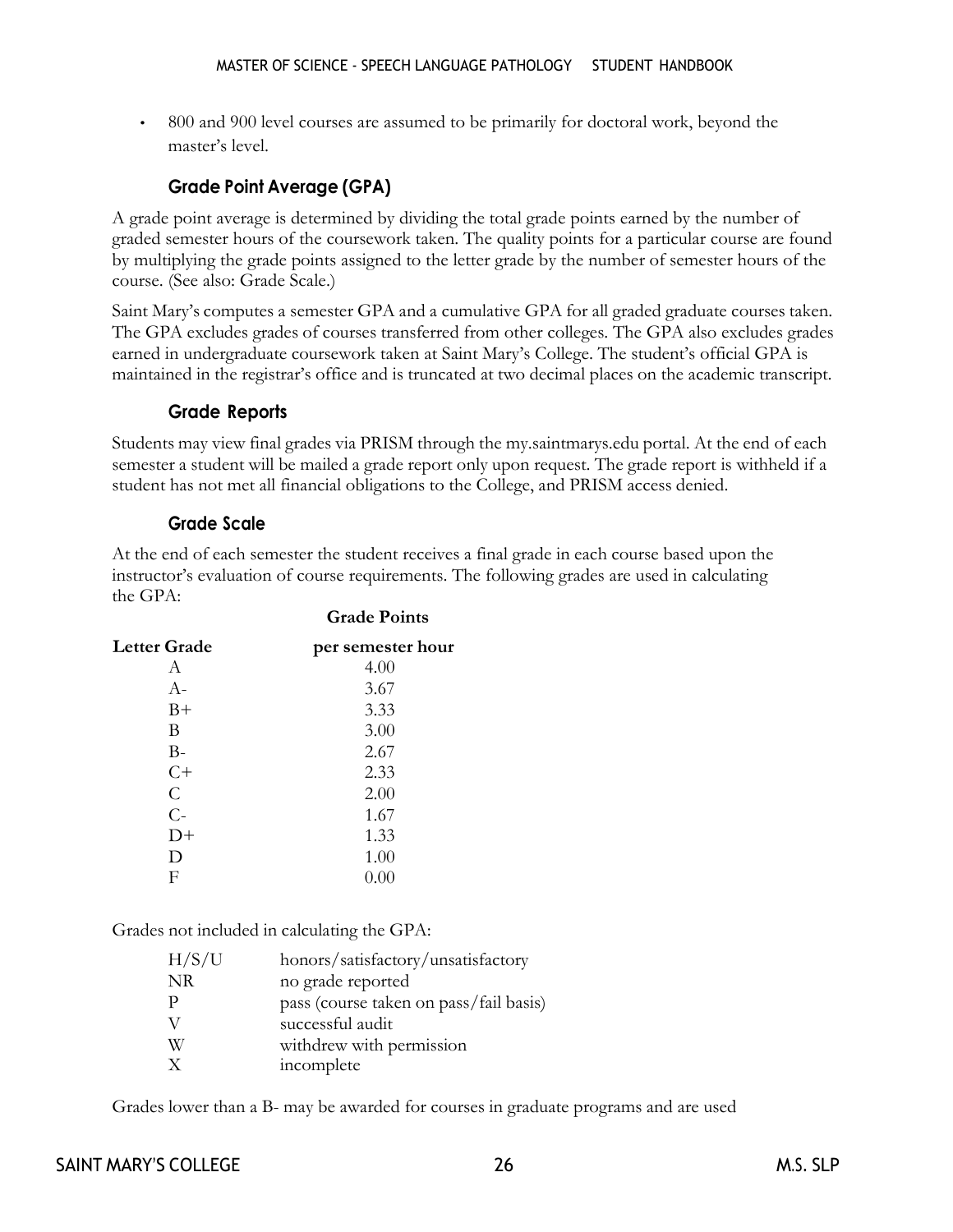<span id="page-29-0"></span>to calculate both semester and cumulative GPA; however, they will not be accepted for completion of graduate coursework. If a student receives lower than a grade of B- in a required course, he or she must either retake the same course or its equivalent as determined by the program to fulfill the degree requirement.

#### **Incomplete Grade**

All work for credit is expected to be completed within the term it is attempted including independent studies. This expectation of students should also guide faculty members who teach graduate courses. That is, faculty are obligated to evaluate and grade graduate work by the end of the term in which the course is offered.

An incomplete grade (X) should only be given when an emergency or other legitimate reason prevents a student, who has been passing the course, from completing some critical portion of the required work. An incomplete grade is not automatic and must be negotiated with the course instructor prior to the final exam week. If an incomplete is granted by the instructor, the student is generally expected to complete the course requirements within

30 days after the beginning of the next term. If no change has been made by the approved due date, the grade will convert to a grade of F. Extensions for incompletes beyond 30 days require formal approval from the Graduate Program Director.

#### **Transfer Credit**

<span id="page-29-1"></span>Pre-Admission Graduate Credits: A program may accept graduate coursework completed at another accredited college or university toward meeting its degree requirements. Official transcripts must be submitted to Graduate Admission from the records office where the credits were earned. A student may transfer graduate credits earned at another accredited college or university only if all of the following requirements are satisfied.

- The student has graduate degree-seeking status at Saint Mary's College.
- The courses taken were graduate courses that are appropriate for their graduate program at Saint Mary's College.
	- Grades of B (3.0/4.0 scale) or better were achieved.
- Generally, the courses to be transferred were completed within a five-year period prior to admission to a graduate program at Saint Mary's College.
- The transfer is approved by the Graduate Program Director of the student's intended program.

Typically, no more than six semester graduate credit hours may be transferred into a Saint Mary's College graduate program. Additional graduate credit hours may be transferred by students who already have an earned graduate degree. A student pursuing a master's degree at Saint Mary's may transfer up to 9 credit hours.

Grades for accepted transfer courses are not included in the student's Saint Mary's GPA.

Certain types of graduate credits are not accepted for transfer to Saint Mary's College graduate programs. In particular, graduate programs do not accept credit awarded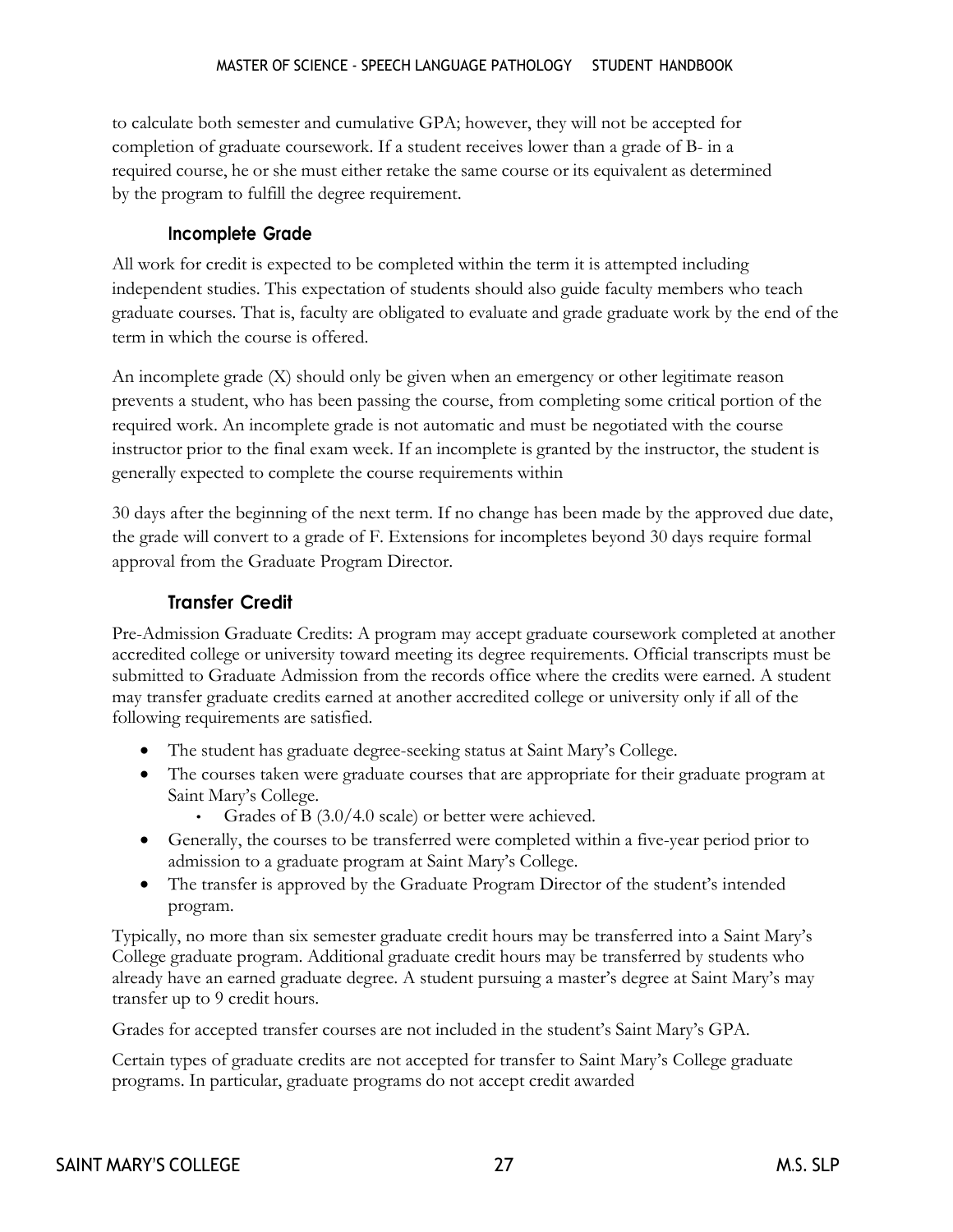- for life experience;
- for courses taken at non-collegiate institutions (e.g., government agencies, corporations, and industrial firms);
- or by post-secondary institutions that lack candidate status or accreditation by a regional accrediting association, or some equivalent international accreditation.

All transfer credit is subject to review and approval, as outlined above.

<span id="page-30-0"></span>Transfer students who join a previous cohort will be charged according to the tuition rate applied to that cohort.

#### **Pre-Admission Graduate Credits Earned by Saint Mary's Undergraduate Students**

Saint Mary's graduate courses completed while a student is an undergraduate at Saint Mary's may be accepted into a graduate program. The following requirements need to be satisfied:

- The student has graduate degree-seeking status at Saint Mary's College.
- The courses taken were graduate courses that are appropriate for their graduate program at Saint Mary's College.
- Grades of B (3.0/4.0 scale) or better were achieved.
- Generally, the courses to be transferred were completed within a five-year period prior to admission to a graduate program at Saint Mary's College.
- The transfer is approved by the Graduate Program Director of the student's intended program.

#### **Standards of Satisfactory Academic Progress (SAP)**

<span id="page-30-1"></span>The Higher Education Act of 1965, as amended, requires Saint Mary's College to develop and enforce standards of satisfactory academic progress prior to awarding any federal financial aid funds to students. Standards of satisfactory academic progress were established to encourage students to successfully complete courses for which federal financial aid is received, and to progress satisfactorily toward degree completion. These policies apply to the following aid programs:

- Federal Work Study Program
- Federal Perkins Loan Program
- Federal Direct Loan Program
- Federal Direct Graduate PLUS Loan Program

Please note that these financial standards of academic progress are separate from, and in addition to, academic standards required by the College for continued enrollment.

The criteria used to determine academic progress are cumulative grade point average, number of credits earned, and maximum time frame for completion of degree. To ensure that a student is making progress throughout his/her course of study, Saint Mary's College assesses the student's progress at the end of each payment period (fall, spring, and summer). All periods of enrollment are reviewed, including semesters during which no financial aid was received.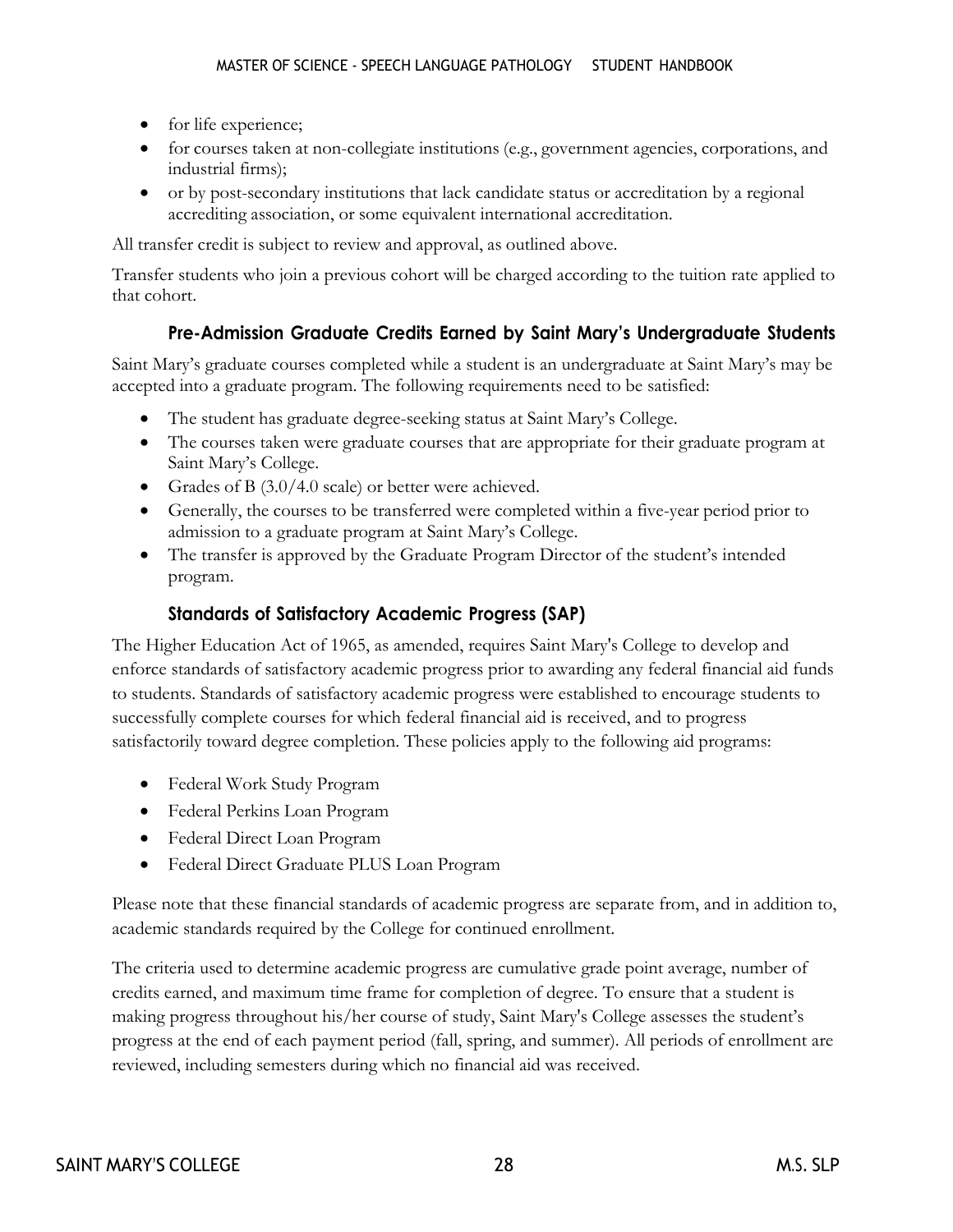#### **Maximum Time Frame for Completion of Degree**

<span id="page-31-0"></span>Students are required to complete their degree requirements within a maximum time frame. Once students reach their total maximum time frame, or it is determined they cannot complete their degree within this time frame, they are no longer eligible to receive federal aid without an approved Satisfactory Academic Progress appeal. Students must complete their degree within 150% of the published length of their degree program.

Graduate programs vary considerably in length. Therefore, graduate students must complete their programs according to the length established by their respective department. The published length of Saint Mary's College's graduate programs is as follows:

| Degree                                            | Program Length | 150% Max Time Frame |
|---------------------------------------------------|----------------|---------------------|
| MS: Speech Pathology                              | 60 Credits     | 90 Credits          |
| MS: Data Science                                  | 36 Credits     | 54 Credits          |
| Doctor of Nursing Practice                        | 77 Credits     | 115.50 Credits      |
| Master of Autism Studies                          | 36 Credits     | 54 Credits          |
| Dual Degree: Speech Pathology<br>& Autism Studies | 87 Credits     | 130.5 Credits       |

#### **Academic Integrity and Academic Honesty**

<span id="page-31-1"></span>Saint Mary's College is dedicated to intellectual inquiry and the personal and professional growth of its students. Academic integrity is foundational to the vibrant academic life and social structure of the College and represents the mutual engagement in learning between students and faculty members. Academic integrity is grounded in certain fundamental values which include truth, honesty, respect, responsibility, and fairness that form the basis for a vibrant academic culture. The highest standards of academic integrity are expected of all graduate students and faculty members in academic coursework and research activities. Activities that compromise truth gleaned through the advancement of learning and knowledge development undermine intellectual effort.

Academic integrity, in all its forms, is an explicit value of the College. Academic honesty is a form of academic integrity. Academic honesty can be best understood by the ethical standards guiding faculty in their academic work. Specifically an individual's contributions, in terms of words and scholarly findings, are attributable to the individual scholar alone; no other individuals can honestly claim another's ideas as their own. Furthermore, the integrity of scholarly knowledge rests on the accurate demonstration of the assumptions and reasoning that produced it. These standards are used as the implicit basis for teaching and learning in the College.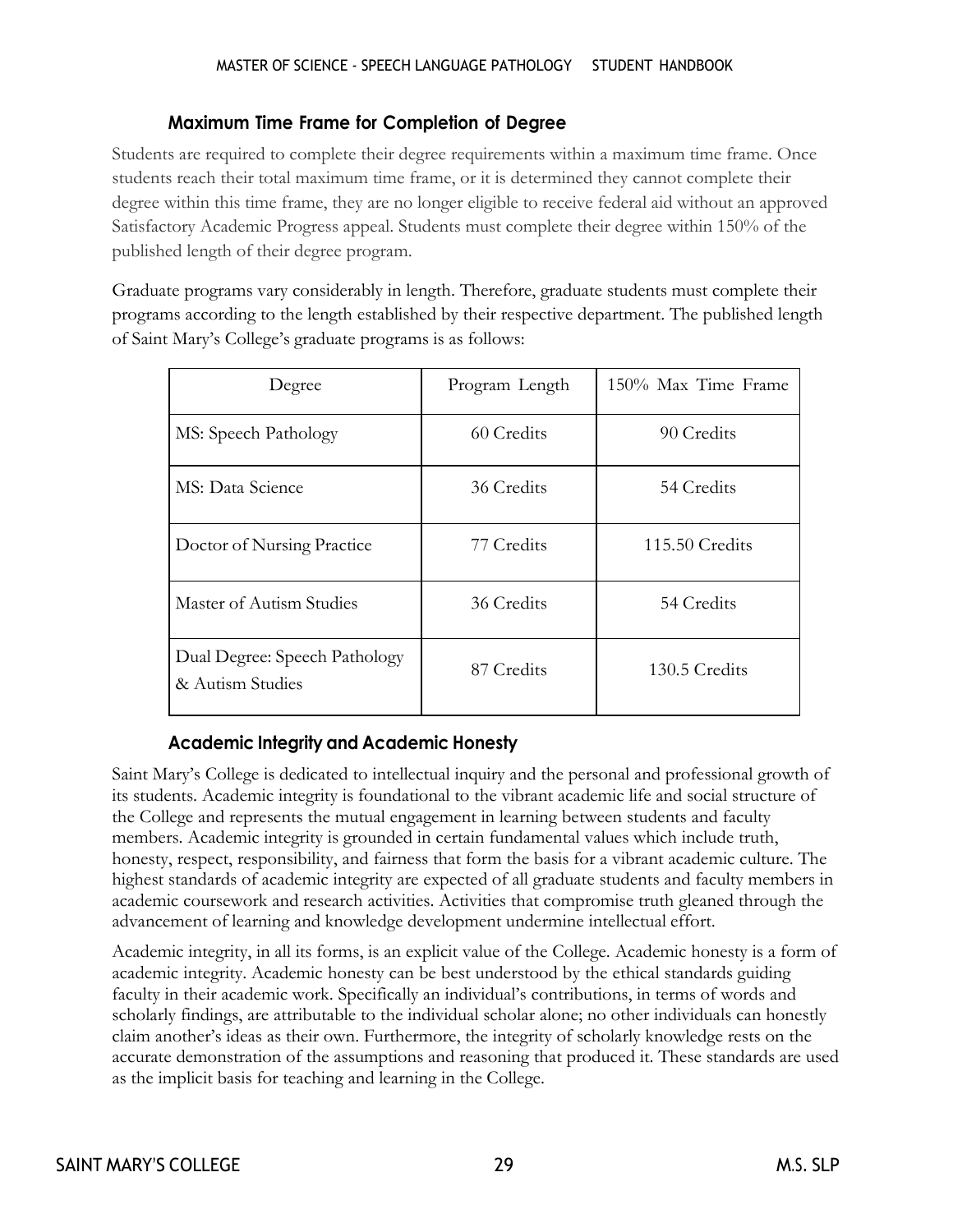#### Responsibilities for Academic Honesty

<span id="page-32-0"></span>Academic honesty consists of truth telling and truthful representations in all academic contexts. All members of the academic community have a responsibility to ensure that academic honesty is maintained.

Faculty responsibilities include:

- Upholding the College's principles of academic honesty.
- Mitigating opportunities (where reasonable) for dishonesty,
- Promulgating this policy to graduate students by placing it in the course syllabi.
- Protecting students' privacy, whether in confronting an individual suspected of dishonesty or receiving reports of dishonesty from others.
- Communicating and sharing evidence of the dishonesty with the student.
- Imposing an appropriate penalty as stated in the syllabus or as stated in the department handbook if dishonesty happens outside of class.
	- A student who has been found to commit an act of academic dishonesty in a program requirement that lies outside of a particular course, (e.g. comprehensive, thesis, project, or presentation), may fail this requirement. Each program will determine the way in which a student can address the successful completion of this requirement. Students will not be dismissed from their program of study unless they have more than one violation of academic honesty or a single violation of academic honesty that is so egregious as to warrant dismissal. Whether a single instance of academic honesty is raised to the level of the egregiousness will be determined by the Dean of Graduate Studies and the Graduate Program Director.
- Reporting instances of academic dishonesty to the designee of the Provost.

Student responsibilities include, but are not limited to:

- Refraining from violations of academic integrity.
- Completing individual assignments with their own work.
- Completing collaborative assignments by appropriate division of labor.
- Completing internship, clinical or practicum assignments including time of service with their own work.
- Refusing to participate in an act of academic dishonesty.
- Notifying instructors of dishonesty that is observed.

Violations of academic integrity include, but are not limited to: cheating on assignments or exams, fabrication of data, tampering, sabotaging another student's work, plagiarism, falsification of records and official documents, unauthorized access to computerized academic or administrative records or systems, and aiding and/or facilitating any such activities. It is assumed that all work submitted by a student represents the student's own ideas and work. Verbatim copying, paraphrasing, adapting or summarizing the work of another, regardless of the source — whether books, journals, periodicals, websites, or other forms of media—must be properly cited. Any representation of the work of another that is not properly referenced is considered to be plagiarism. Ignorance of what constitutes plagiarism is not a defense to an allegation of a violation of the academic integrity policy. Any act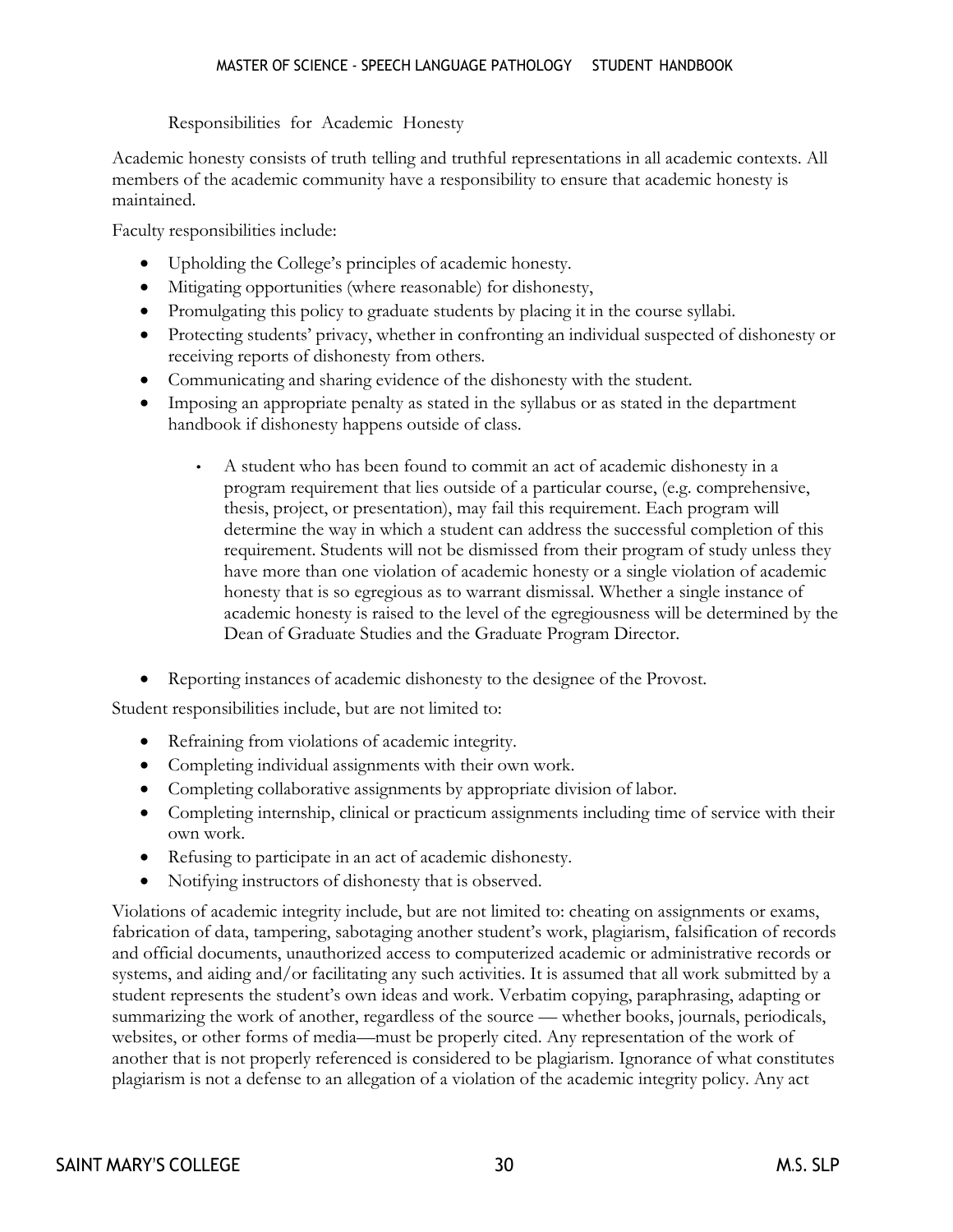that involves misrepresentation regarding the student's academic work or that abridges the rights of other students to fair academic competition is unacceptable.

Any context in which students neglect or actively decline to be fully honest in academic work is academic dishonesty. Similarly, failure to report observations of academic dishonesty is considered to constitute a violation of academic integrity. The medium in which full honesty is ignored whether electronic, print or verbal (e.g., verbally claiming responsibility for another person's academic work)—is immaterial. Neither is it important whether the academic work in question is required for a course or optional, a quiz or a test, a term paper or an in-class essay, graded or ungraded, etc. Neither does it matter whether the student benefits directly or at all from the dishonesty.

#### **Professional Standards**

<span id="page-33-1"></span><span id="page-33-0"></span>Individual graduate programs at Saint Mary's College may have additional, discipline-specific ethical guidelines as appropriate to the program.

#### **Governmental Requirements for Some Professions**

Some professions (e.g. nursing, teaching, social work, speech therapy, accounting, etc.) require specific requirements for licensure and/or hiring (e.g. acceptable criminal background check, sex offender check, drug and alcohol testing, citizenship or permanent resident status documentation, valid immigration status for non-US citizens, valid social security number, etc.). Such requirements may also apply to required clinical and field work, or other out-of-class room experience necessary to complete degree requirements in the majors related to these professions. These requirements are determined by laws and regulations at both the state and federal levels and are subject to change.

#### **Saint Mary's College strongly urges all admitted and current students to research and understand the appropriate requirements for their intended course of study and profession. Compliance with these requirements is the responsibility of the student and the graduate.**

<span id="page-33-2"></span>You should become informed and continue to monitor such requirements as laws and other legal requirements are subject to change.

#### **Research Conduct**

Research involving human subjects must meet the guidelines of the Saint Mary's College Institutional Review Board. The student must consult his or her advisor to assure these guidelines are followed. The student must also complete CITI training. The student may not use the name of Saint Mary's College in connection with personal research without the sponsorship of a member of the student's program faculty. This permission is freely and generously given, but the College insists upon its right to determine the context in which its name is used.

#### <span id="page-33-3"></span>**Academic Standing**

Good Academic Standing

<span id="page-33-4"></span>A degree-seeking graduate student is in good academic standing if he or she: 1) meets the standards of quality of his or her academic program; 2) makes satisfactory progress toward completion of degree requirements within the established time limit; 3) meets the requirement regarding continuous registration; 4) meets the minimum required cumulative grade point average of 3.0. Individual degree programs may have policies in place for satisfactory academic progress. Students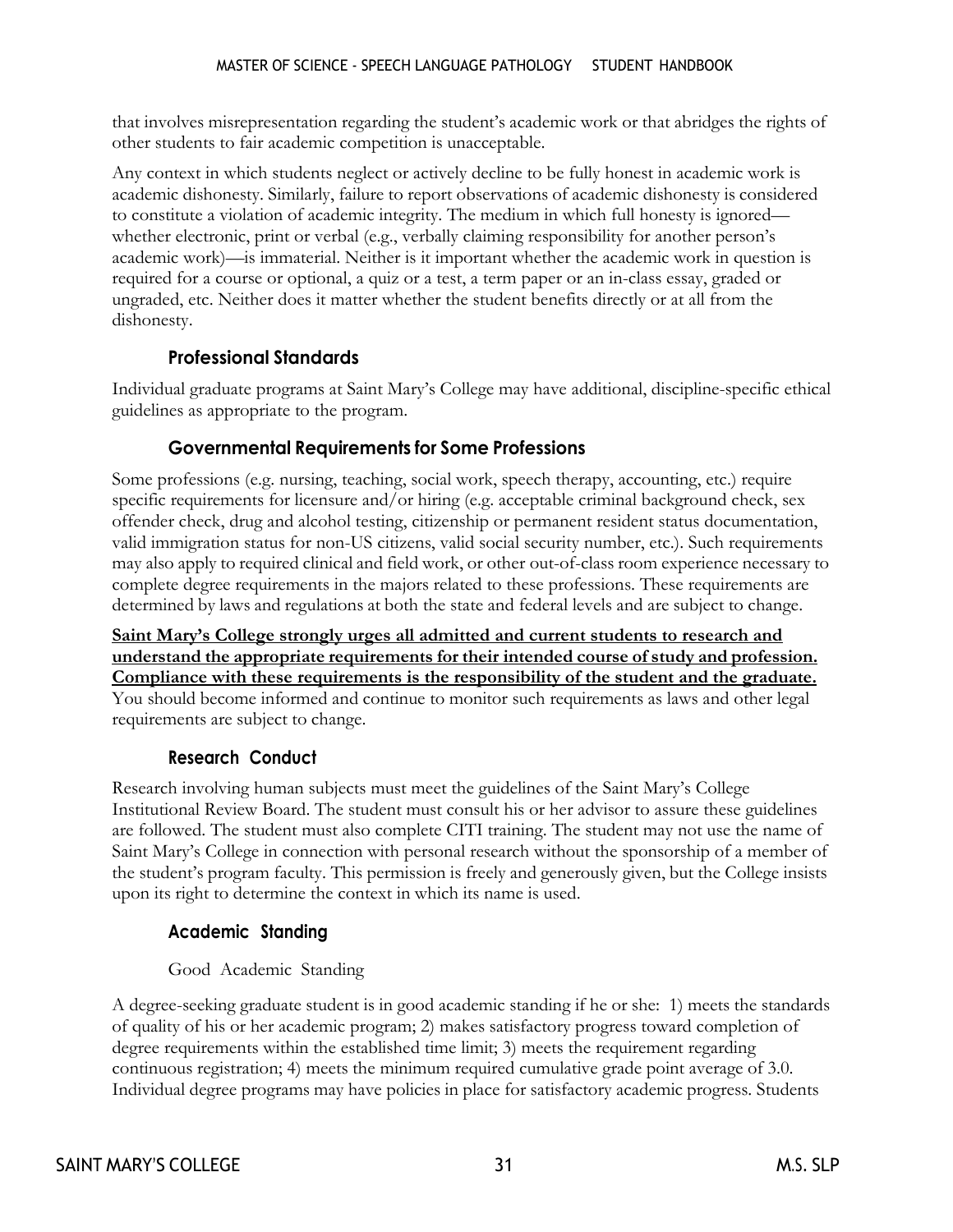are responsible for verifying additional satisfactory progress policies as required by his or her degree program. If a student fails to satisfy the requirements of his or her degree program, the student may be dismissed from his or her program based on the academic unit's recommendation to the College.

Academic Probationary Status

<span id="page-34-0"></span>A graduate student is expected to maintain a B average throughout his or her program of study (3.0/4.0 GPA). The student and his or her advisor will receive written notification of academic probationary status from the Graduate Program Director if:

- The student earns a grade lower than a B- in a course; or
- The student earns a single semester GPA lower than 3.0.

Written Communication will be directed to the student's permanent address on file with the College. A second course grade lower than a B- may result in dismissal from the program even if the cumulative GPA is above 3.0. Students may continue on academic probation for no more than two consecutive semesters. No grades below a B- may be counted as fulfilling degree requirements; such grades will be calculated into the grade point average. Grades below B- such as a C or D grade are awarded to graduate students and are used to calculate both semester and cumulative GPA; however, they will not be accepted for completion of graduate course work. Students may be required to repeat courses to complete the degree.

The faculty, staff, and administration of Saint Mary's College are committed to helping students achieve success in his or her graduate studies. Therefore, the GPA of each graduate student is reviewed at the end of each semester by his or her advisor to determine whether action is necessary.

Completing Degree Requirements in Academic Probationary Status

<span id="page-34-1"></span>A student may complete all remaining degree requirements during a semester in which the student was in Probationary Status. If the student's cumulative GPA at the end of the semester is 3.0 or above, the student's probationary status will be elevated to Good Academic Standing. If the student's cumulative GPA is below 3.0, the student remains in Academic Probationary Status.

#### **Dismissal from the Program**

<span id="page-34-3"></span><span id="page-34-2"></span>Saint Mary's College reserves the right to dismiss a student from a graduate program when the student's poor academic performance or conduct warrants such action.

#### Poor Academic Performance

Poor academic performance may be demonstrated by remaining in probationary status for more than two academic terms (see Academic Standing policy). Failure to make satisfactory progress toward program completion may also be considered poor academic performance (see Completion of the Master's Degree policy). Individual programs may define additional criteria for poor academic performance. Please review the policies of the relevant graduate program. The Provost will review extreme cases of poor performance (such as a single semester GPA of 2.3 or below) to determine the student's eligibility to continue.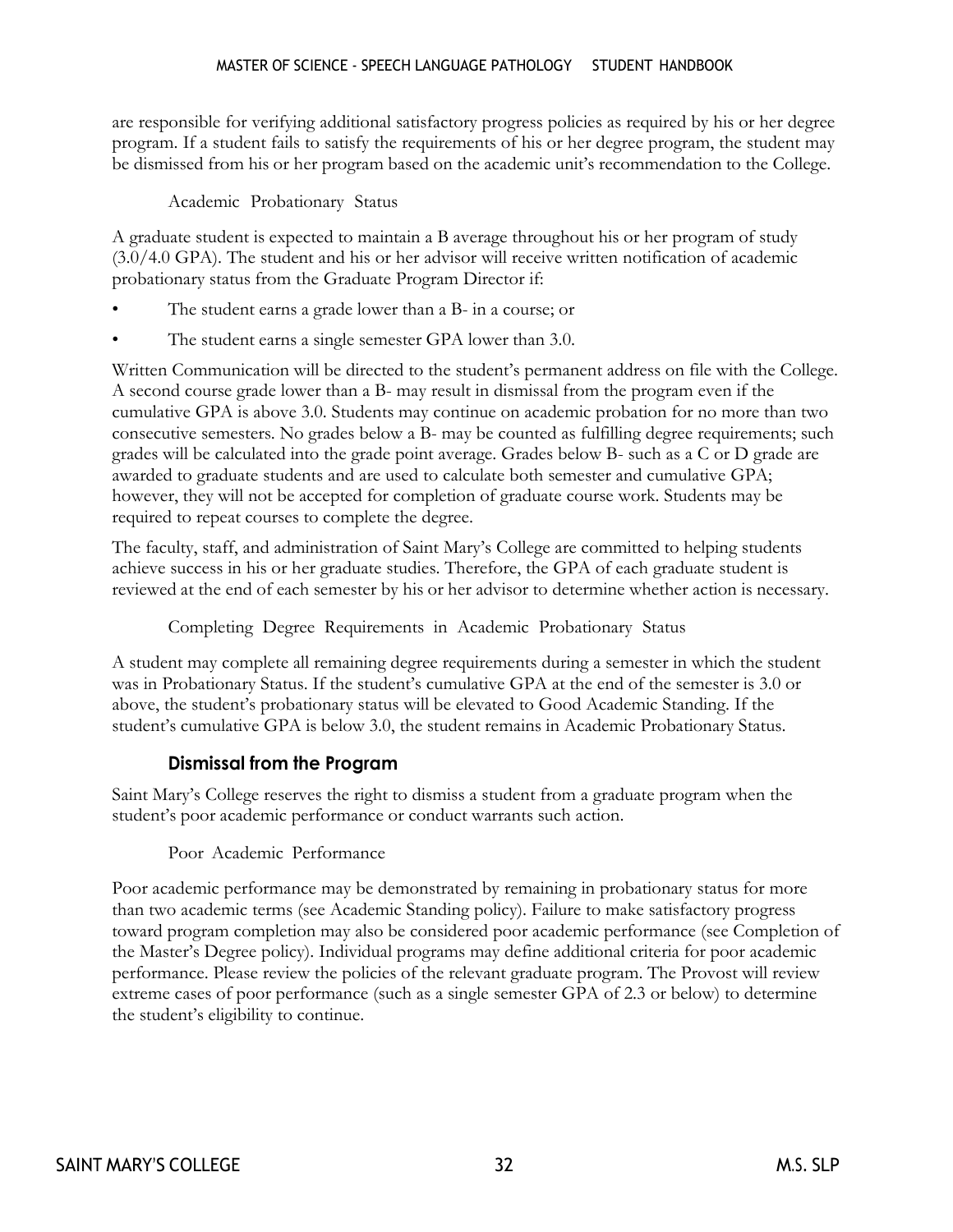#### Misconduct

<span id="page-35-0"></span>All students enrolled at Saint Mary's College are expected to adhere to all College policies and procedures as defined by our Community Standards and Code of Student Conduct. Students are also expected to avoid academic misconduct (see Academic Honesty policy), research misconduct, and other fraudulent, unprofessional, or unethical behaviors as defined in the policies of the relevant graduate program.

#### Notification and Appeal

<span id="page-35-2"></span><span id="page-35-1"></span>Students will be notified in writing within 10 business days of the decision for dismissal. Students who have been dismissed have a right to appeal and are advised to consult the appeal process below.

#### Appeal Process

A student may complete all remaining degree requirements during a semester in which the student was in Probationary Status. If the student's cumulative GPA at the end of the semester is 3.0 or above, the student's probationary status will be elevated to Good Academic Standing. If the student's cumulative GPA is below 3.0, the student remains in Academic Probationary Status.

#### **Leave of Absence**

<span id="page-35-3"></span>A leave of absence (LOA) is a period of time during which a student remains in the intended graduate program but is inactive. Students do not take courses at Saint Mary's College during a leave of absence or engage in academic or practicum activities that are part of their program of study.

Whenever possible, students must request a LOA in advance of the leave from the Graduate Program Director at Saint Mary's College. A LOA will only be granted under extraordinary circumstances including but not limited to such events as prolonged illness, serious injury, family circumstances, relocation, change in employment status, etc.

A request for an LOA must be made in writing and should include the length of time desired for the LOA, the reason for the leave request, and a defined plan to return to the program after the LOA is complete.

Without prior approval from the Graduate Program Director, transfer credits will not be granted for courses taken elsewhere during a leave of absence.

Students who do not qualify for or are not granted a LOA may transition to inactive status (See policy on Continuous Enrollment and Academic Standing: Inactive Academic Status). Inactive status does not require formal approval but does count against the Maximum Time Frame for Completion of Degree.

#### **Withdrawal from the Program**

<span id="page-35-4"></span>A graduate student wishing to withdraw from a program is required to notify the Office of Graduate Studies and the Program Director.

The date of official written notification will determine the official date of withdrawal. If a graduate student withdraws from the program between the first day of class and the end of the drop period, he/she will be dropped from all classes and a notation of enrollment and a withdrawal entry is made on his/her permanent record. If a graduate student withdraws from the program after the official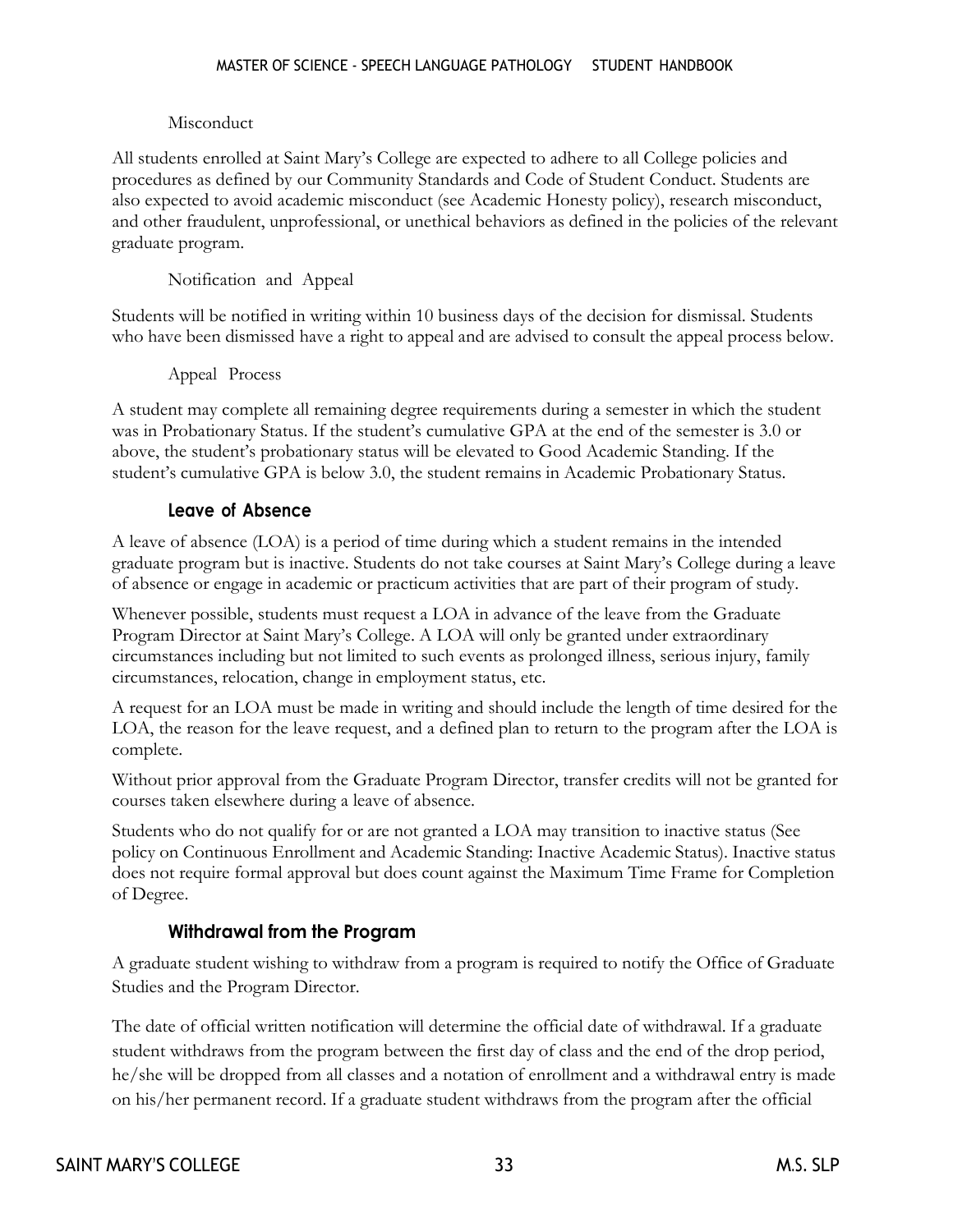drop period, he/she will receive grades of "W" or "F" from his/ her instructors depending on progress to date.

A graduate student might be non-responsive to attempts to communicate with him/her regarding his/her absence from a course or all courses in the graduate program in which he/ she was registered. A student who has not participated in coursework and has been non- responsive will receive an official notification from the Dean of Graduate Studies. If the student does not respond in seven (7) days, the student may be administratively withdrawn by the Dean of Graduate Studies.

#### **Reinstatement**

<span id="page-36-0"></span>A student who does not maintain continuous enrollment must request reinstatement into the graduate program in which they were matriculated. Any student who wishes to apply for reinstatement into his or her program of study may do so with permission from the Graduate Program Director of the relevant program and the Acting Dean of Graduate Studies.

A readmission application must be submitted to the Graduate Programs office. It must be accompanied by transcripts of any academic work pursued by the student while not at Saint Mary's College. The program may require the student to complete additional work if the length of the student's inactivity from the program merits it.

<span id="page-36-1"></span>Students who may be reinstated to a graduate program are reinstated with Probationary Academic standing.

#### **Academic Appeals**

#### Grade Appeals

<span id="page-36-2"></span>The instructor has the jurisdiction in determining and assigning grades at the end of the semester. The criteria for assigning grades must be stated in the course syllabus and communicated to students at the beginning of the course. Students have the right to appeal a final grade that they believe was not consistent with grading polices stated in the syllabus and/or different from those applied to other students in the same course. Before appealing, the student must meet with the instructor to discuss his or her dissatisfaction with the grade. This process must be initiated within 30 days of the start of the new semester. If the grade dispute is not settled at this level, the student and instructor will confer with the Graduate Program Director. If the issue is still not resolved, the student may initiate a formal grade appeal to the Provost. The appeal must be initiated within 10 working days of the decision being sent by the Graduate Program Director. The Provost will appoint three faculty members from across the graduate programs to serve on a Graduate Hearing Board. This Graduate Hearing Board will make a recommendation to the Provost. The Provost will notify the student of the final disposition of the appeal. The decision of the Provost is final.

#### Dismissal Appeals

<span id="page-36-3"></span>A student has the right to appeal a dismissal from the graduate program for academic reasons other than academic dishonesty by submitting an appeal in writing to the Provost within 10 working days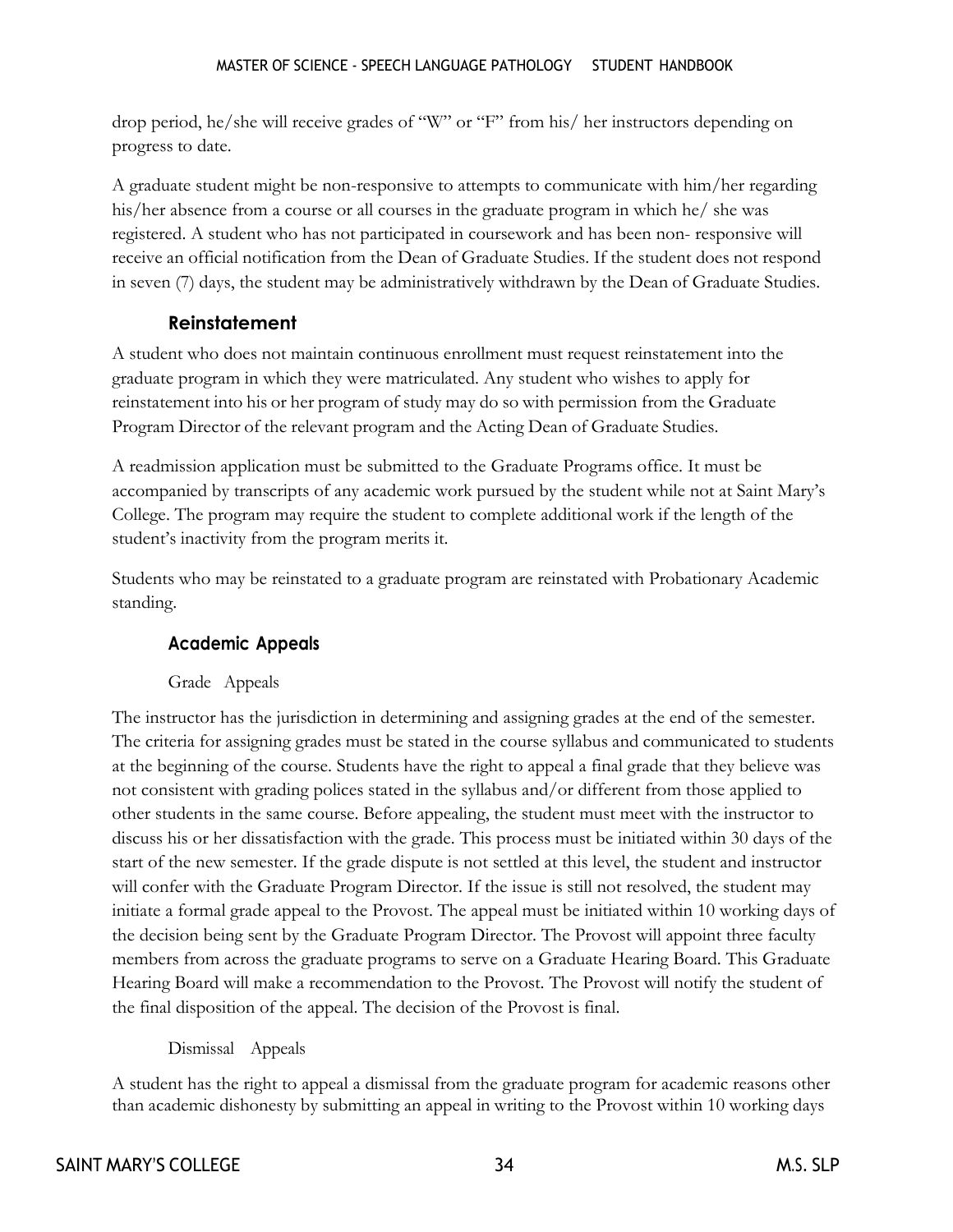#### MASTER OF SCIENCE - SPEECH LANGUAGE PATHOLOGY STUDENT HANDBOOK

of the decision being sent by the Graduate Program Director. The appeal must include reasons the student believes s/he should be reinstated and a plan for future success. The decision on the student's status will be made by the Provost after consultation with members of the graduate program in which the student is enrolled. The Provost will notify the student of the decision. The decision of the Provost is final.

In cases of dismissal for academic misconduct, refer to the policy on Academic Integrity and Academic Honesty below.

<span id="page-37-0"></span>In cases of dismissal for non-academic reasons, refer to the Code of Student Conduct.

#### **Graduation Requirements**

#### Petitioning for Graduation

<span id="page-37-1"></span>A graduate student planning to participate in the commencement ceremony held in May must file a degree petition with the Office of the Registrar. This includes Degree Candidates described in the following paragraph. This petition must be approved by the Graduate Program Director of the department.

Degree Candidates /Late Completion of Graduate Degree Requirements

<span id="page-37-2"></span>If a student will have completed all of his/her degree requirements no later than the end of a given calendar year, permission may be requested from the Office of Graduate Studies to walk in commencement exercise as a "degree candidate" in the May of that calendar year (in the only ceremony Saint Mary's provides its graduates). "Graduate Degree candidates" do not receive a diploma and are not graduates of Saint Mary's College until the end of the semester following the completion of all degree requirements.

#### **Permanent Record and Transcript**

<span id="page-37-3"></span>A student's permanent academic record is maintained in the Office of the Registrar. Official transcripts of the permanent record are available to each student or alumna. Requests for transcripts must be submitted in writing to the registrar or through the secure area within PRISM via the my.saintmarys.edu portal. Transcripts will not be issued to students or alumni who have not met their financial obligations to the College.

#### **Privacy of Education Records (FERPA)**

<span id="page-37-4"></span>The Family Educational Rights and Privacy Act is a federal law that protects the privacy of education records for all students at Saint Mary's College. Education records are considered confidential and may not be released to third parties (including parents) without the written consent of the student except in specific circumstances. Additional information about FERPA and student records privacy can be found a[twww.saintmarys.edu/academics/](http://www.saintmarys.edu/academics/) resources/registrar.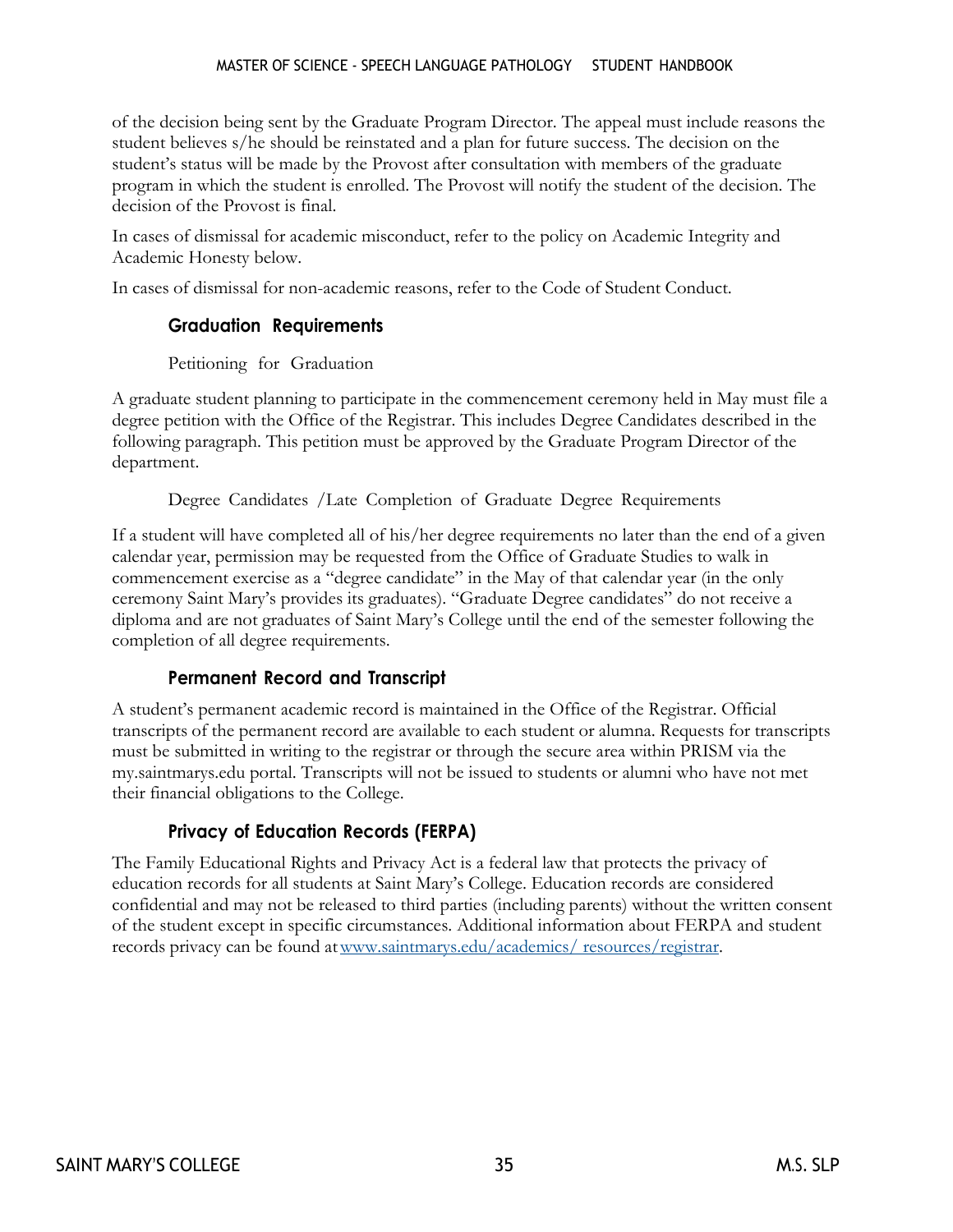<span id="page-38-0"></span>**Appendix: Forms**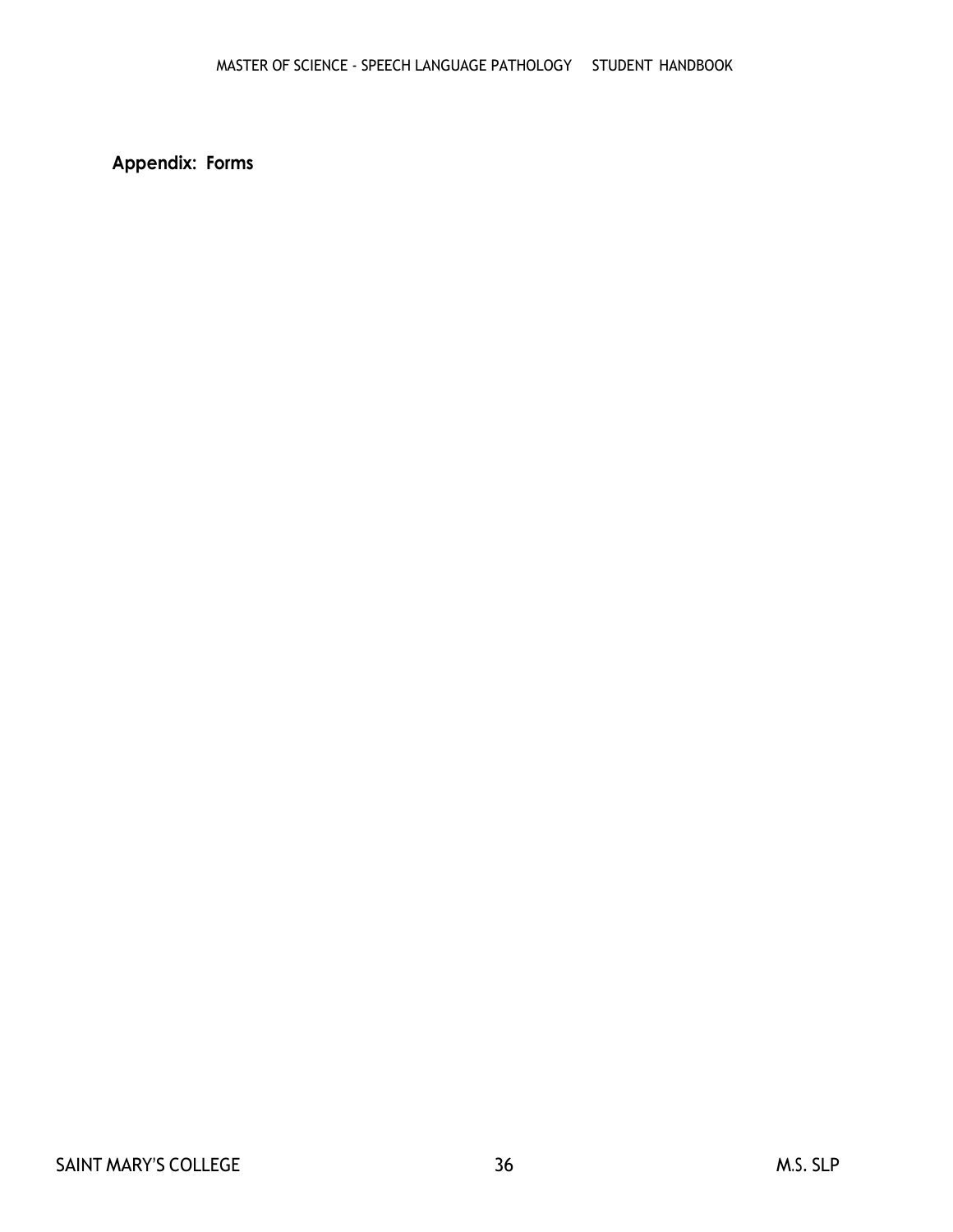#### **Comprehensive Examination Petition**

#### **Saint Mary's College Master of Science in Speech-Language Pathology**

<span id="page-39-0"></span>Comprehensive exams must be completed within a semester of completion of SLP 587 and is a degree requirement. Completed form must be submitted to the Graduate Program Director in the Department of Speech LanguagePathology. The due date to petition is: **November 1**

|                                                                                                                                                    | Date Submitted: |  |               |  |  |
|----------------------------------------------------------------------------------------------------------------------------------------------------|-----------------|--|---------------|--|--|
| <b>Expected Degree Completion date:</b>                                                                                                            |                 |  |               |  |  |
| Month (circle one): DECEMBER MAY<br>Year: $\frac{1}{\sqrt{1-\frac{1}{2}}\sqrt{1-\frac{1}{2}}\left(\frac{1}{2}-\frac{1}{2}\right)}$                 |                 |  | <b>AUGUST</b> |  |  |
| Semester SLP 587 completed or planned to complete:                                                                                                 |                 |  |               |  |  |
| Semester (circle one): FALL SUMMER                                                                                                                 |                 |  | <b>SPRING</b> |  |  |
| Date:                                                                                                                                              |                 |  |               |  |  |
| By signing this form, I acknowledge that I petition to complete my comprehensive examination and<br>that this examination is a degree requirement. |                 |  |               |  |  |

To be completed by Graduate Program Director or Advisor(s)

Signature

Date Received \_\_\_\_\_\_\_\_

\_\_\_\_\_Approved

**Advising warranted**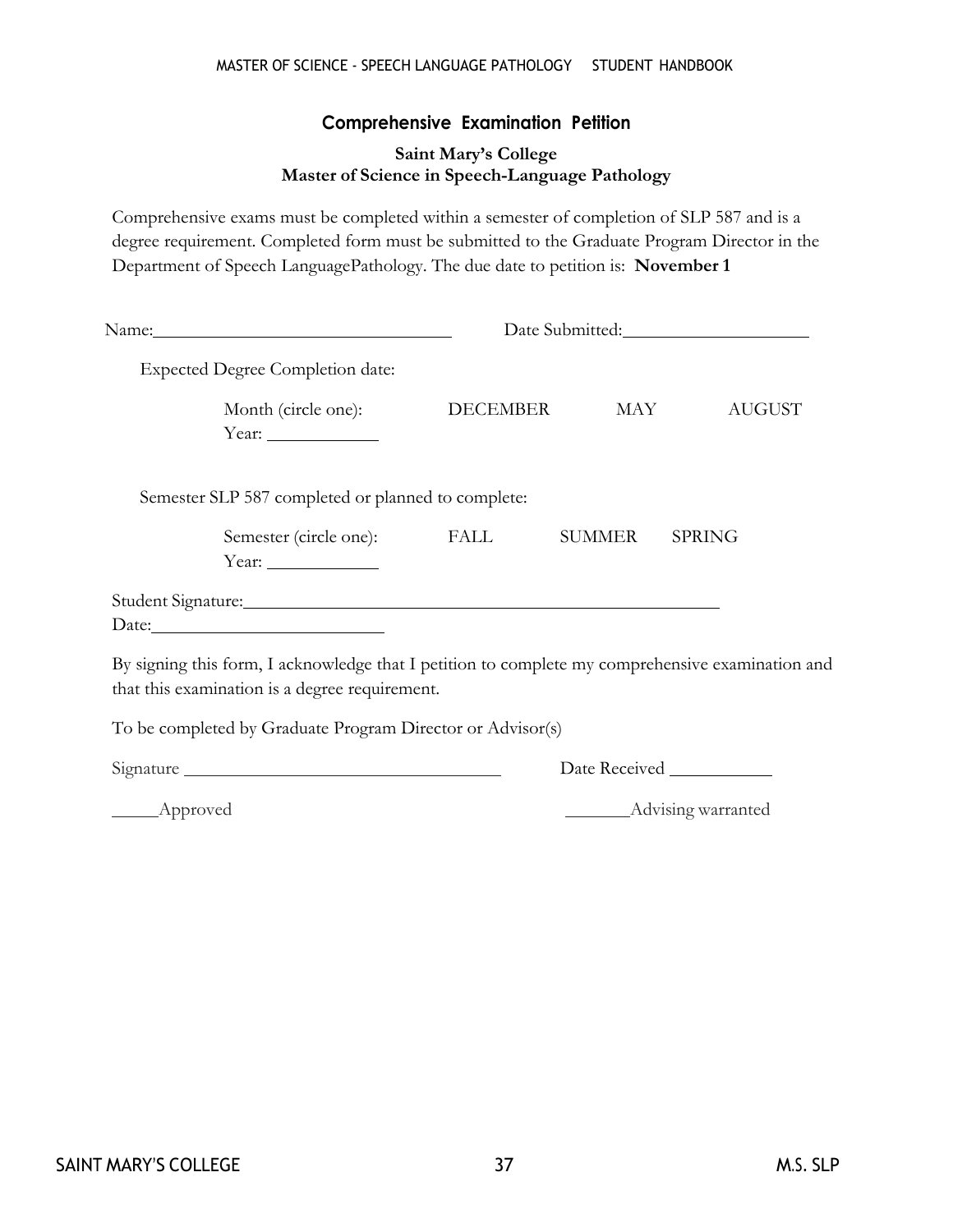#### **Graduate Student Petition for Graduation**

<span id="page-40-0"></span>

| 5 A I N                                                                                                                                                                                                                                                                                                                                                                                                                                                                                                                                                                                                                              | <b>Graduate Student Petition for Graduation</b>                                                |                                                      |            |                      |            |  |
|--------------------------------------------------------------------------------------------------------------------------------------------------------------------------------------------------------------------------------------------------------------------------------------------------------------------------------------------------------------------------------------------------------------------------------------------------------------------------------------------------------------------------------------------------------------------------------------------------------------------------------------|------------------------------------------------------------------------------------------------|------------------------------------------------------|------------|----------------------|------------|--|
|                                                                                                                                                                                                                                                                                                                                                                                                                                                                                                                                                                                                                                      | Complete and submit to Registrar's Office<br>Email: registrar@saintmarvs.edu Fax: 574-284-4842 |                                                      |            |                      |            |  |
| COLLEGE<br>NOTRE DAMS, IN                                                                                                                                                                                                                                                                                                                                                                                                                                                                                                                                                                                                            |                                                                                                | Due February 1 for May Commencement                  |            |                      |            |  |
|                                                                                                                                                                                                                                                                                                                                                                                                                                                                                                                                                                                                                                      |                                                                                                |                                                      |            |                      |            |  |
| <b>Please Print</b>                                                                                                                                                                                                                                                                                                                                                                                                                                                                                                                                                                                                                  |                                                                                                |                                                      |            |                      |            |  |
|                                                                                                                                                                                                                                                                                                                                                                                                                                                                                                                                                                                                                                      |                                                                                                |                                                      |            |                      |            |  |
| Degree: Please indicate the degree program you are completing                                                                                                                                                                                                                                                                                                                                                                                                                                                                                                                                                                        |                                                                                                |                                                      |            |                      |            |  |
| □ Doctorate of Nursing Practice                                                                                                                                                                                                                                                                                                                                                                                                                                                                                                                                                                                                      |                                                                                                |                                                      |            |                      |            |  |
| □ Master of Science in Data Science                                                                                                                                                                                                                                                                                                                                                                                                                                                                                                                                                                                                  |                                                                                                |                                                      |            |                      |            |  |
| Master of Science in Speech Language Pathology                                                                                                                                                                                                                                                                                                                                                                                                                                                                                                                                                                                       |                                                                                                |                                                      |            |                      |            |  |
| Diploma Information: Print your name as it is to appear on your diploma. Ex. Jane Marie Doe                                                                                                                                                                                                                                                                                                                                                                                                                                                                                                                                          |                                                                                                |                                                      |            |                      |            |  |
|                                                                                                                                                                                                                                                                                                                                                                                                                                                                                                                                                                                                                                      |                                                                                                |                                                      |            |                      |            |  |
| To ensure proper pronunciation of your name at Commencement, please provide a detailed explanation.<br>(sound it out) Ex. Jane Marie Do                                                                                                                                                                                                                                                                                                                                                                                                                                                                                              |                                                                                                | <u> 1989 - Johann Stein, Amerikaansk politiker (</u> |            |                      |            |  |
| Please indicate the semester and year in which you intend to complete all requirements for graduation.                                                                                                                                                                                                                                                                                                                                                                                                                                                                                                                               |                                                                                                |                                                      |            |                      |            |  |
| $\Box$ Summer 20 $\Box$ Spring 20 $\Box$ Fall 20                                                                                                                                                                                                                                                                                                                                                                                                                                                                                                                                                                                     |                                                                                                |                                                      |            |                      |            |  |
| Will you attend the annual Commencement Ceremony on May 18, 2019? Check one:                                                                                                                                                                                                                                                                                                                                                                                                                                                                                                                                                         |                                                                                                |                                                      |            |                      |            |  |
| $\Box$ Yes, I will be attending the ceremony                                                                                                                                                                                                                                                                                                                                                                                                                                                                                                                                                                                         |                                                                                                |                                                      |            |                      |            |  |
| $\Box$ Unfortunately, I will not be attending a ceremony and would like my diploma mailed to the following address:                                                                                                                                                                                                                                                                                                                                                                                                                                                                                                                  |                                                                                                |                                                      |            |                      |            |  |
| If you have borrowed Federal Loans while attending Saint Mary's College, you must complete the Exit Counseling at<br>http://www.studentloans.gov in order to receive your diploma. All financial obligations must be met prior to receiving your diploma.<br>I understand the petition instructions. I am applying to complete all the requirements and graduate during the term indicated above. I<br>understand that this petition does not guarantee completion on degree requirements or of graduation. I understand that if I do not meet<br>requirements to graduate during the intended term I must reapply for a later term. |                                                                                                |                                                      |            |                      |            |  |
| Signature                                                                                                                                                                                                                                                                                                                                                                                                                                                                                                                                                                                                                            |                                                                                                | Date                                                 |            |                      |            |  |
| For Office Use Only Faculty: please complete courses needed to complete degree.                                                                                                                                                                                                                                                                                                                                                                                                                                                                                                                                                      |                                                                                                |                                                      |            |                      |            |  |
| <b>Spring courses:</b>                                                                                                                                                                                                                                                                                                                                                                                                                                                                                                                                                                                                               | <b>Summer courses:</b>                                                                         |                                                      |            | <b>Fall courses:</b> |            |  |
| <b>CRN</b><br>Subj<br><b>Num</b>                                                                                                                                                                                                                                                                                                                                                                                                                                                                                                                                                                                                     | <b>CRN</b><br>Subj                                                                             | <b>Num</b>                                           | <b>CRN</b> | Subj                 | <b>Num</b> |  |
|                                                                                                                                                                                                                                                                                                                                                                                                                                                                                                                                                                                                                                      |                                                                                                |                                                      |            |                      |            |  |
|                                                                                                                                                                                                                                                                                                                                                                                                                                                                                                                                                                                                                                      |                                                                                                |                                                      |            |                      |            |  |
|                                                                                                                                                                                                                                                                                                                                                                                                                                                                                                                                                                                                                                      |                                                                                                |                                                      |            |                      |            |  |